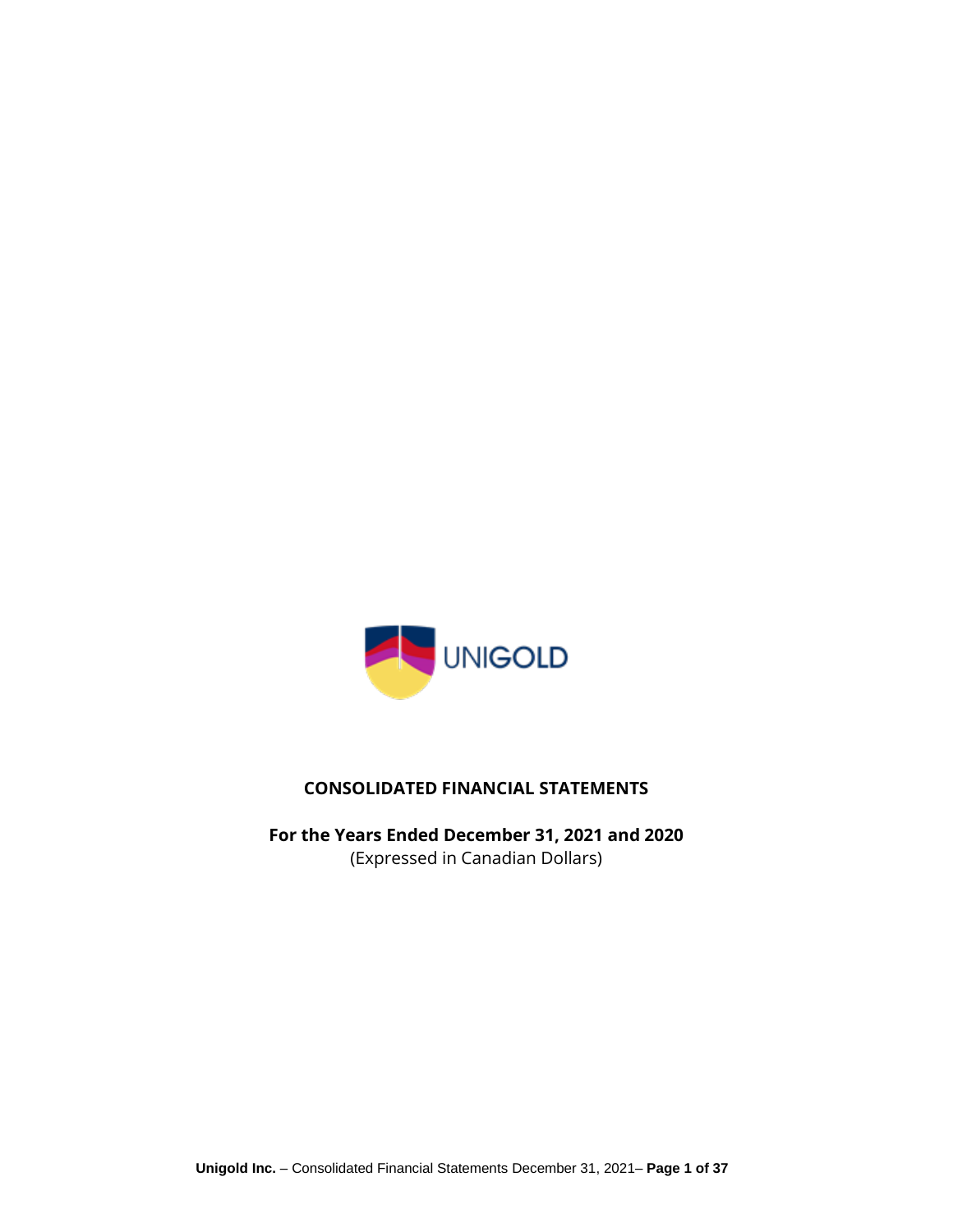## McGovern **Hurley**

Audit. Tax. Advisory.

#### **Independent Auditor's Report**

To the Shareholders of Unigold Inc.

#### **Opinion**

We have audited the consolidated financial statements of Unigold Inc. and its subsidiaries (the "Corporation"), which comprise the consolidated statements of financial position as at December 31, 2021 and 2020, and the consolidated statements of changes in shareholders' equity, consolidated statements of loss and comprehensive loss and consolidated statements of cash flows for the years then ended, and notes to the consolidated financial statements, including a summary of significant accounting policies.

In our opinion, the accompanying consolidated financial statements present fairly, in all material respects, the consolidated financial position of the Corporation as at December 31, 2021 and 2020 and its consolidated financial performance and its consolidated cash flows for the years then ended in accordance with International Financial Reporting Standards ("IFRS").

#### **Basis for opinion**

We conducted our audit in accordance with Canadian generally accepted auditing standards. Our responsibilities under those standards are further described in the Auditor's responsibilities for the audit of the consolidated financial statements section of our report. We are independent of the Corporation in accordance with the ethical requirements that are relevant to our audit of the consolidated financial statements in Canada. We have fulfilled our other ethical responsibilities in accordance with these requirements. We believe that the audit evidence we have obtained is sufficient and appropriate to provide a basis for our opinion.

#### **Other information**

Management is responsible for the other information. The other information comprises Management's Discussion and Analysis.

Our opinion on the consolidated financial statements does not cover the other information and we do not express any form of assurance conclusion thereon.

In connection with our audit of the consolidated financial statements, our responsibility is to read the other information and, in doing so, consider whether the other information is materially inconsistent with the consolidated financial statements or our knowledge obtained in the audit or otherwise appears to be materially misstated.

We obtained Management's Discussion and Analysis prior to the date of this auditor's report. If, based on the work we have performed, we conclude that there is a material misstatement of this other information, we are required to report that fact. We have nothing to report in this regard.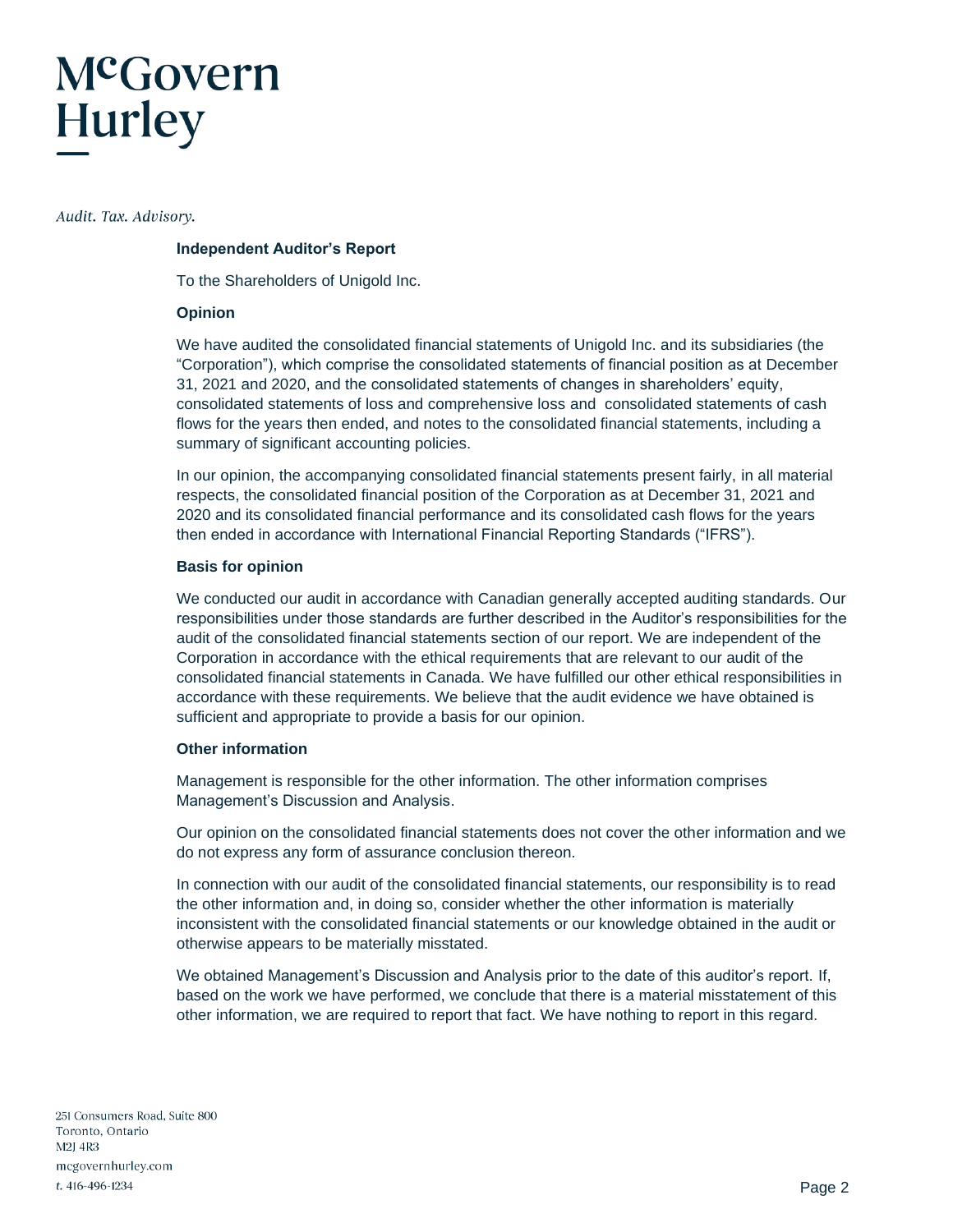# M<sup>c</sup>Govern Hurley

#### **Responsibilities of management and those charged with governance for the consolidated financial statements**

Management is responsible for the preparation and fair presentation of the consolidated financial statements in accordance with IFRS, and for such internal control as management determines is necessary to enable the preparation of consolidated financial statements that are free from material misstatement, whether due to fraud or error.

In preparing the consolidated financial statements, management is responsible for assessing the Corporation's ability to continue as a going concern, disclosing, as applicable, matters related to going concern and using the going concern basis of accounting unless management either intends to liquidate the Corporation or cease operations, or has no realistic alternative but to do so.

Those charged with governance are responsible for overseeing the Corporation's financial reporting process.

#### **Auditor's responsibilities for the audit of the consolidated financial statements**

Our objectives are to obtain reasonable assurance about whether the consolidated financial statements as a whole are free from material misstatement, whether due to fraud or error, and to issue an auditor's report that includes our opinion. Reasonable assurance is a high level of assurance, but is not a guarantee that an audit conducted in accordance with Canadian generally accepted auditing standards will always detect a material misstatement when it exists. Misstatements can arise from fraud or error and are considered material if, individually or in aggregate, they could reasonably be expected to influence the economic decisions of users taken on the basis of these consolidated financial statements.

As part of an audit in accordance with Canadian generally accepted auditing standards, we exercise professional judgement and maintain professional skepticism throughout the audit. We also:

- Identify and assess the risks of material misstatement of the consolidated financial statements, whether due to fraud or error, design and perform audit procedures responsive to those risks, and obtain audit evidence that is sufficient and appropriate to provide a basis for our opinion. The risks of not detecting a material misstatement resulting from fraud is higher than for one resulting from error, as fraud may involve collusion, forgery, intentional omissions, misrepresentations, or the override of internal control.
- Obtain an understanding of internal control relevant to the audit in order to design audit procedures that are appropriate in the circumstances, but not for the purpose of expressing an opinion on the effectiveness of the Corporation's internal control.
- Evaluate the appropriateness of accounting policies used and the reasonableness of accounting estimates and related disclosures made by management.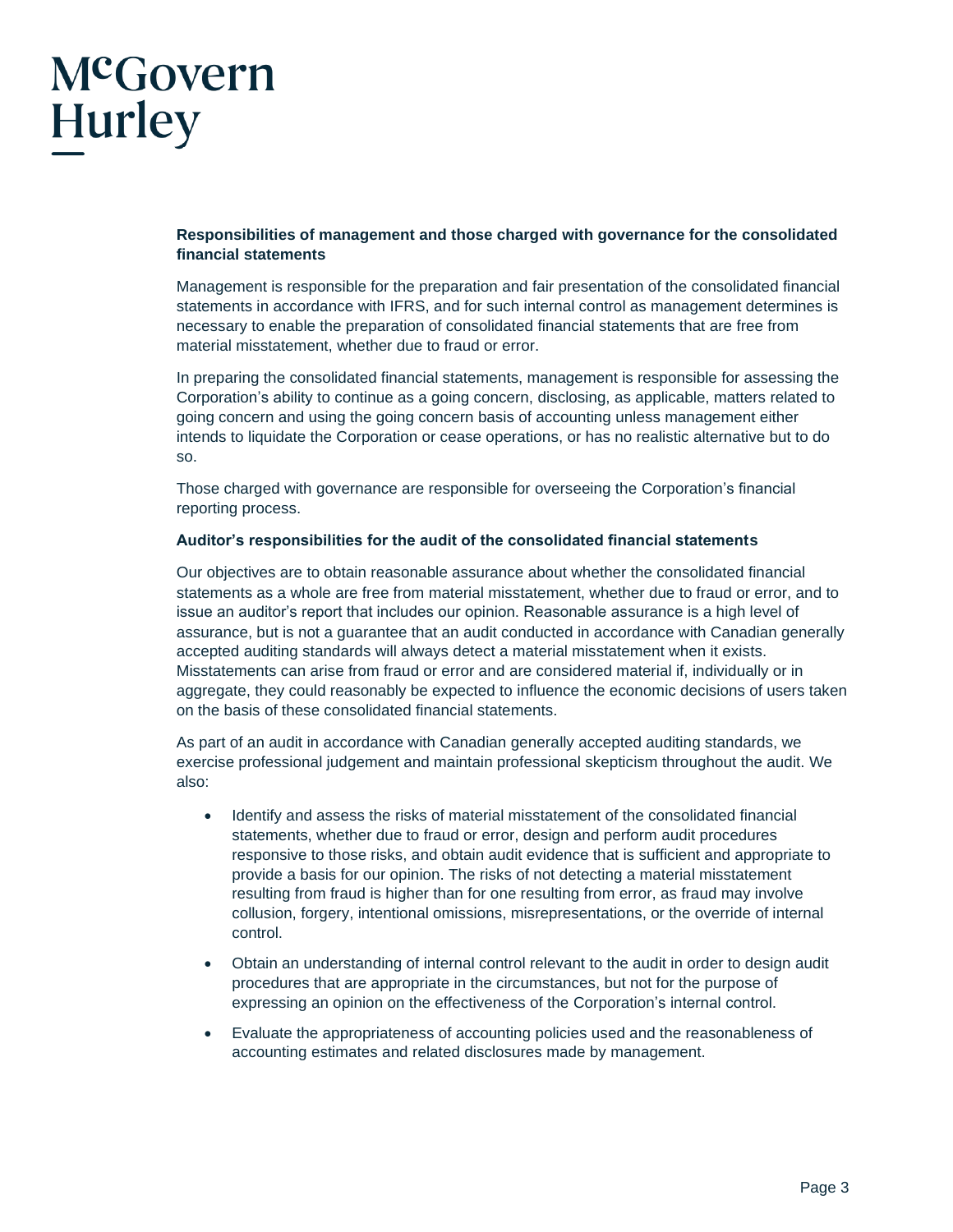## McGovern **Hurley**

- Conclude on the appropriateness of management's use of the going concern basis of accounting and, based on the audit evidence obtained, whether a material uncertainty exists related to events or conditions that may cast significant doubt on the Corporation's ability to continue as a going concern. If we conclude that a material uncertainty exists, we are required to draw attention in our auditor's report to the related disclosures in the consolidated financial statements or, if such disclosures are inadequate, to modify our opinion. Our conclusions are based on the audit evidence obtained up to the date of our auditor's report. However, future events or conditions may cause the Corporation to cease to continue as a going concern.
- Evaluate the overall presentation, structure and content of the consolidated financial statements, including the disclosures, and whether the consolidated financial statements represent the underlying transactions and events in a manner that achieves fair presentation.

We communicate with those charged with governance regarding, among other matters, the planned scope and timing of the audit and significant audit findings, including any significant deficiencies in internal control that we identify during our audit.

We also provide those charged with governance with a statement that we have complied with relevant ethical requirements regarding independence, and to communicate with them all relationships and other matters that may reasonably be thought to bear on our independence, and where applicable, related safeguards.

The engagement partner of the audit resulting in this independent auditor's report is Glen McFarland.

**McGovern Hurley LLP**

Me<sub>ctevern</sub> Hurley UP

**Chartered Professional Accountants Licensed Public Accountants**

Toronto, Ontario April 20, 2022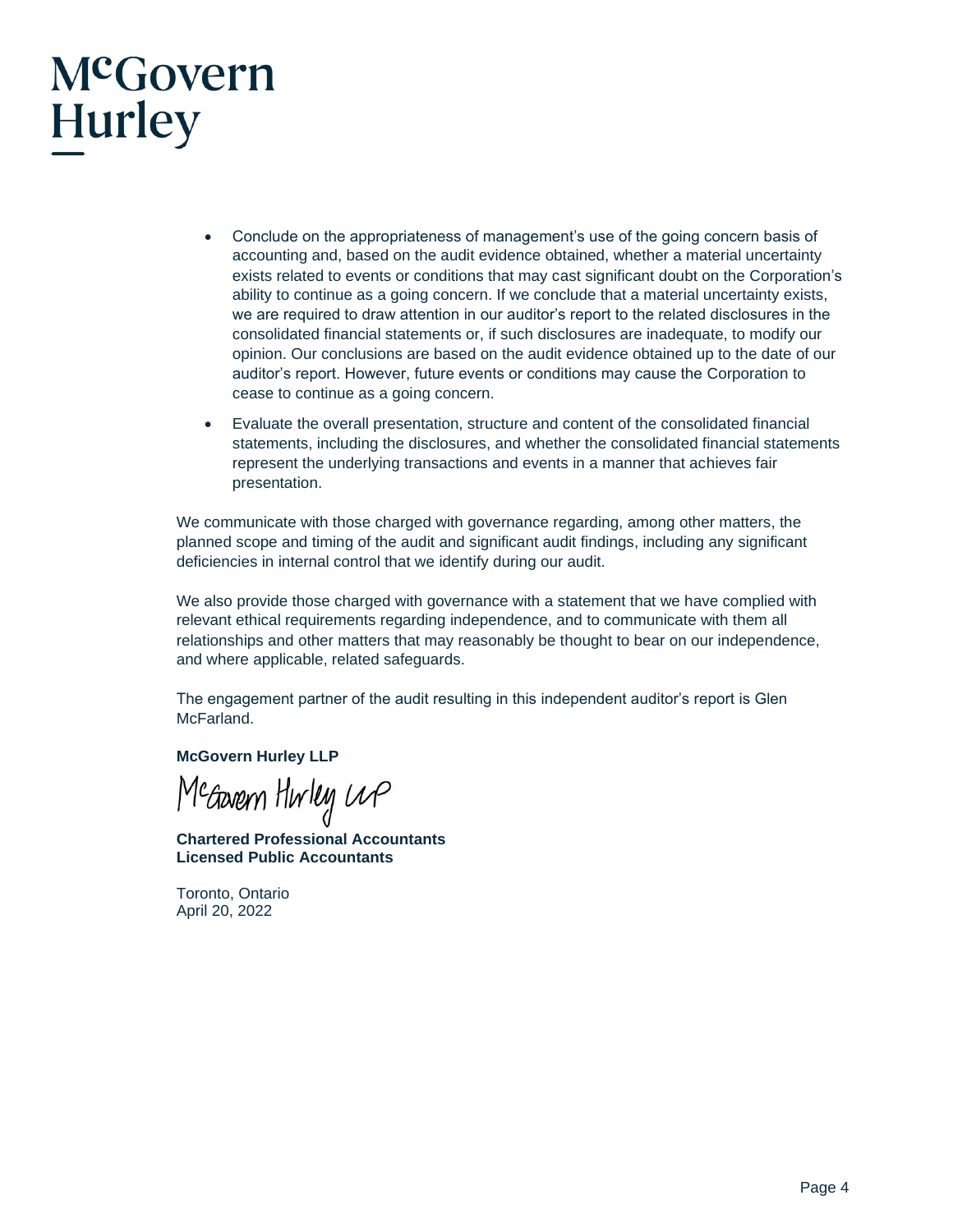

#### **CONSOLIDATED STATEMENTS OF FINANCIAL POSITION**

(Expressed in Canadian Dollars)

|                                                   |             | December 31,   | December       |
|---------------------------------------------------|-------------|----------------|----------------|
| As at                                             | <b>Note</b> | 2021           | 31, 2020       |
|                                                   |             |                |                |
| <b>Assets</b>                                     |             |                |                |
| <b>Current assets</b>                             |             |                |                |
| Cash                                              |             | \$3,003,939    | \$4,034,564    |
| Other receivables                                 |             | 320,977        | 174,811        |
| Other financial assets and prepaids               |             | 115,798        | 289,823        |
| <b>Total current assets</b>                       |             | 3,440,714      | 4,499,198      |
| <b>Non-current assets</b>                         |             |                |                |
| Property, plant and equipment                     | 6           | 918,063        | 785,988        |
|                                                   |             |                |                |
| <b>Total assets</b>                               |             | \$4,358,777    | \$5,285,186    |
|                                                   |             |                |                |
| <b>Liabilities</b>                                |             |                |                |
| <b>Current liabilities</b>                        |             |                |                |
| Accounts payable and accrued liabilities          |             | \$374,516      | \$107,324      |
| <b>Total liabilities</b>                          |             | 374,516        | 107,324        |
|                                                   |             |                |                |
| <b>Equity attributable to shareholders of the</b> |             |                |                |
| Corporation                                       |             |                |                |
| Share capital                                     | 8(a)        | 72,547,390     | 66,892,807     |
| Reserve for warrants                              | 8(b)        | 1,883,971      | 1,567,459      |
| Reserve for share-based payments                  | 8(c)        | 864,421        | 1,697,134      |
| Accumulated deficit                               |             | (71, 314, 352) | (64, 982, 369) |
| Total equity attributable to shareholders of      |             |                |                |
| the Corporation                                   |             | 3,981,430      | 5,175,031      |
|                                                   |             |                |                |
| <b>Non-controlling interest</b>                   |             | 2,831          | 2,831          |
|                                                   |             |                |                |
| <b>Total equity</b>                               |             | 3,984,261      | 5,177,862      |
|                                                   |             |                |                |
| <b>Total liabilities and equity</b>               |             | \$4,358,777    | \$5,285,186    |

Nature of operations (note 1) Going concern (note 2) Commitments and contingencies (note 13)

Approved on Behalf of the Board of Directors:

s/Joseph Del Campo s/Joseph Hamilton Director Director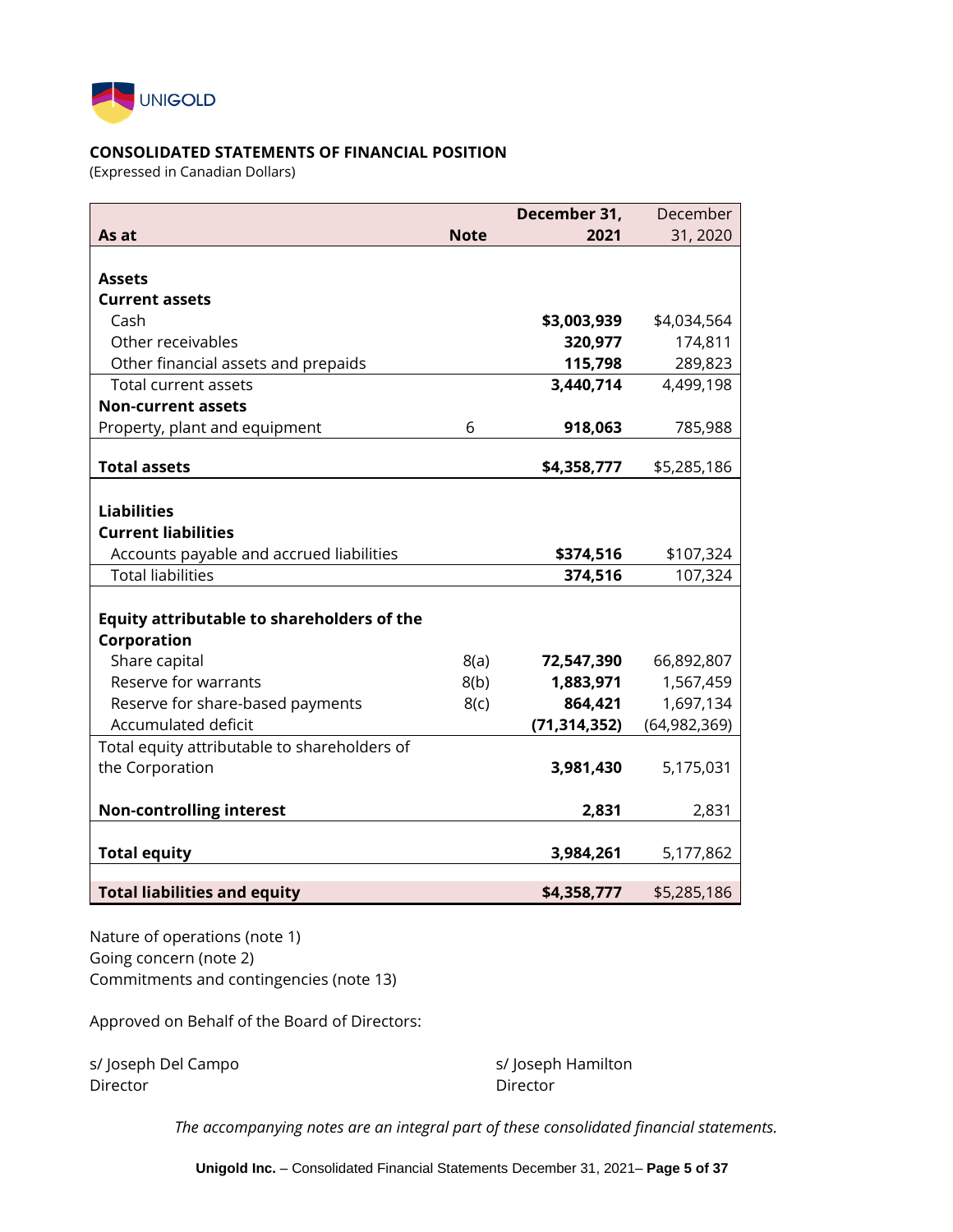

#### **CONSOLIDATED INTERIM STATEMENTS OF CHANGES IN SHAREHOLDERS' EQUITY (Expressed in Canadian Dollars)**

|                                    |                     | <b>Share capital</b> |             | <b>Other reserves</b>   |                        | <b>Equity</b>                             |
|------------------------------------|---------------------|----------------------|-------------|-------------------------|------------------------|-------------------------------------------|
|                                    | Number of<br>shares | Amount               | Warrants    | Share-based<br>payments | Accumulated<br>deficit | Equity<br>attributable to<br>shareholders |
| Balance - December 31, 2019        | 78,021,309          | \$59,892,350         | \$482,966   | \$1,135,429             | \$(59, 913, 816)       | \$1,596,929                               |
| Private placement                  | 33,333,334          | 6,000,000            |             |                         |                        | 6,000,000                                 |
| Less share issue costs             |                     | (383, 319)           |             |                         |                        | (383, 319)                                |
| 2020 Warrants issued (net)         |                     | (1, 280, 604)        | 1,280,604   |                         |                        |                                           |
| 2020 Finder warrants issued (net)  |                     | (186, 804)           | 186,804     |                         |                        |                                           |
| 2019 Warrants exercised            | 12,537,500          | 2,220,881            | (334, 631)  |                         |                        | 1,886,250                                 |
| 2019 Finder warrants exercised     | 1,329,150           | 185,051              | (48, 284)   |                         |                        | 136,767                                   |
| Options exercised                  | 1,854,000           | 445,252              |             | (207, 732)              |                        | 237,520                                   |
| Options expired                    |                     |                      |             | (29, 391)               | 29,391                 |                                           |
| Grant of options                   |                     |                      |             | 798,828                 |                        | 798,828                                   |
| Net loss for the year              |                     |                      |             |                         | (5,097,944)            | (5,097,944)                               |
| <b>Balance - December 31, 2020</b> | 127,075,293         | \$66,892,807         | \$1,567,459 | \$1,697,134             | \$(64, 982, 369)       | \$5,175,031                               |
| Private placements                 | 43,192,350          | 5,615,005            |             |                         |                        | 5,615,005                                 |
| Less share issue costs             |                     | (186, 405)           |             |                         |                        | (186, 405)                                |
| Warrants issued                    |                     | (416, 564)           | 416,564     |                         |                        |                                           |
| Grant of options                   |                     |                      |             | 279,248                 |                        | 279,248                                   |
| Warrants exercised                 | 3,645,000           | 642,547              | (98, 047)   |                         |                        | 544,500                                   |
| Expiry of warrants and options     |                     |                      | (2,005)     | (1, 111, 961)           | 1,113,966              |                                           |
| Net loss for the year              |                     |                      |             |                         | (7,445,949)            | (7,445,949)                               |
| <b>Balance - December 31, 2021</b> | 173,912,643         | \$72,547,390         | \$1,883,971 | \$864,421               | \$(71, 314, 352)       | \$3,981,430                               |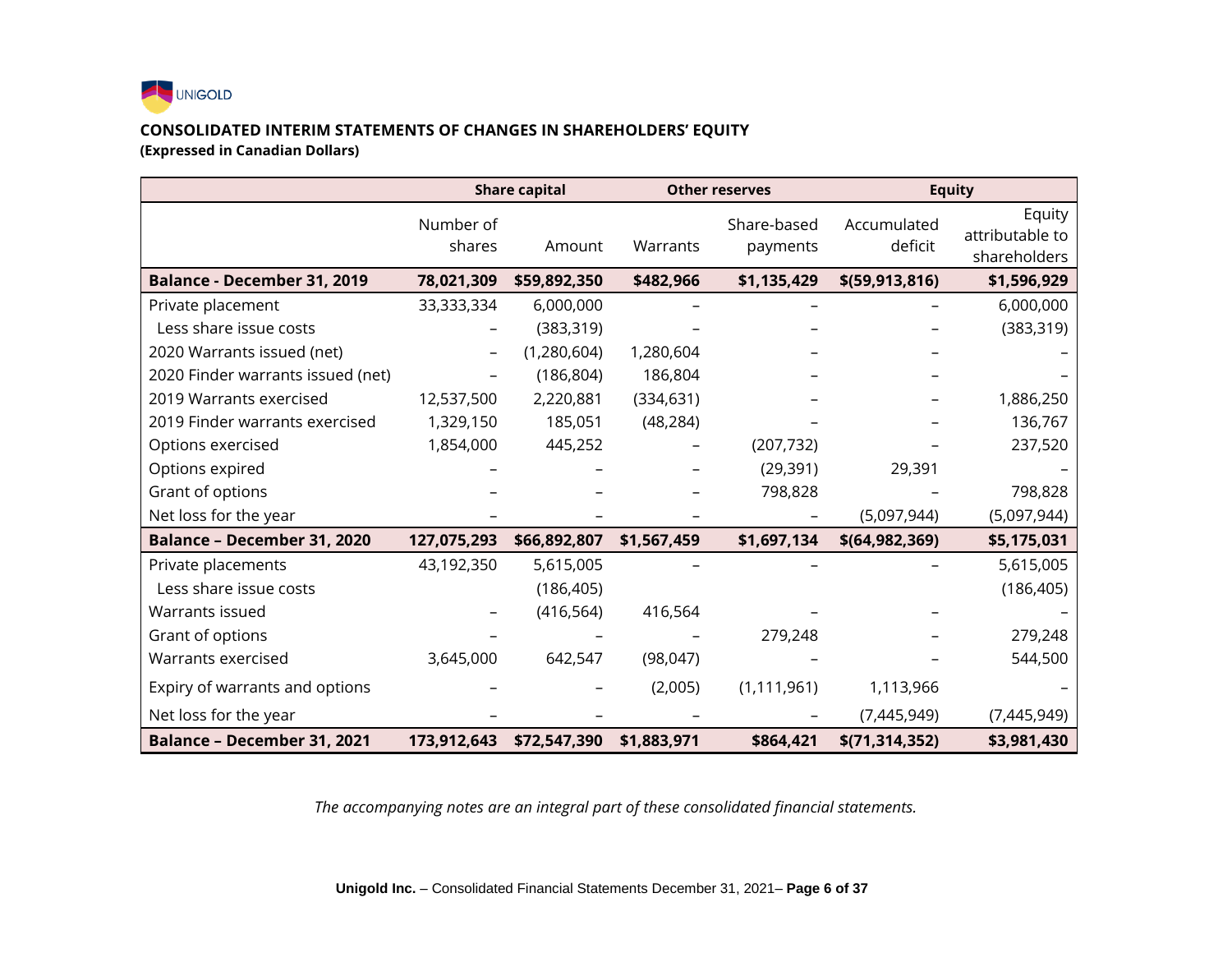

#### **CONSOLIDATED STATEMENTS OF LOSS AND COMPREHENSIVE LOSS**

(Expressed in Canadian Dollars)

| For the years ended December 31,             | <b>Note</b> | 2021        | 2020        |
|----------------------------------------------|-------------|-------------|-------------|
|                                              |             |             |             |
| <b>Operating expenses</b>                    |             |             |             |
| <b>Exploration expenditures</b>              | 7           | \$5,228,240 | \$2,588,801 |
| Management compensation                      | 10          | 663,393     | 763,887     |
| Business development and travel              |             | 464,677     | 442,980     |
| Professional and consulting fees             |             | 348,384     | 196,703     |
| Listing and shareholder information          |             | 140,476     | 122,815     |
| General and administrative expenses          |             | 73,159      | 97,113      |
| Share-based compensation expense             | 8,10        | 279,248     | 798,828     |
| Amortization expense                         | 6           | 252,519     | 58,637      |
|                                              |             |             |             |
| Net loss for the year before the undernoted  |             | 7,450,096   | 5,069,764   |
|                                              |             |             |             |
| Foreign exchange loss                        |             | 3,072       | 38,011      |
| Investment income                            |             | (7, 219)    | (9,831)     |
| Net loss and comprehensive loss for the year |             | \$7,445,949 | \$5,097,944 |
|                                              |             |             |             |
| Net loss per share - basic and diluted       |             | \$0.05      | \$0.04      |
| Weighted average number of shares            |             |             |             |
| outstanding during the year - basic and      |             |             |             |
| diluted                                      |             | 143,367,974 | 119,105,190 |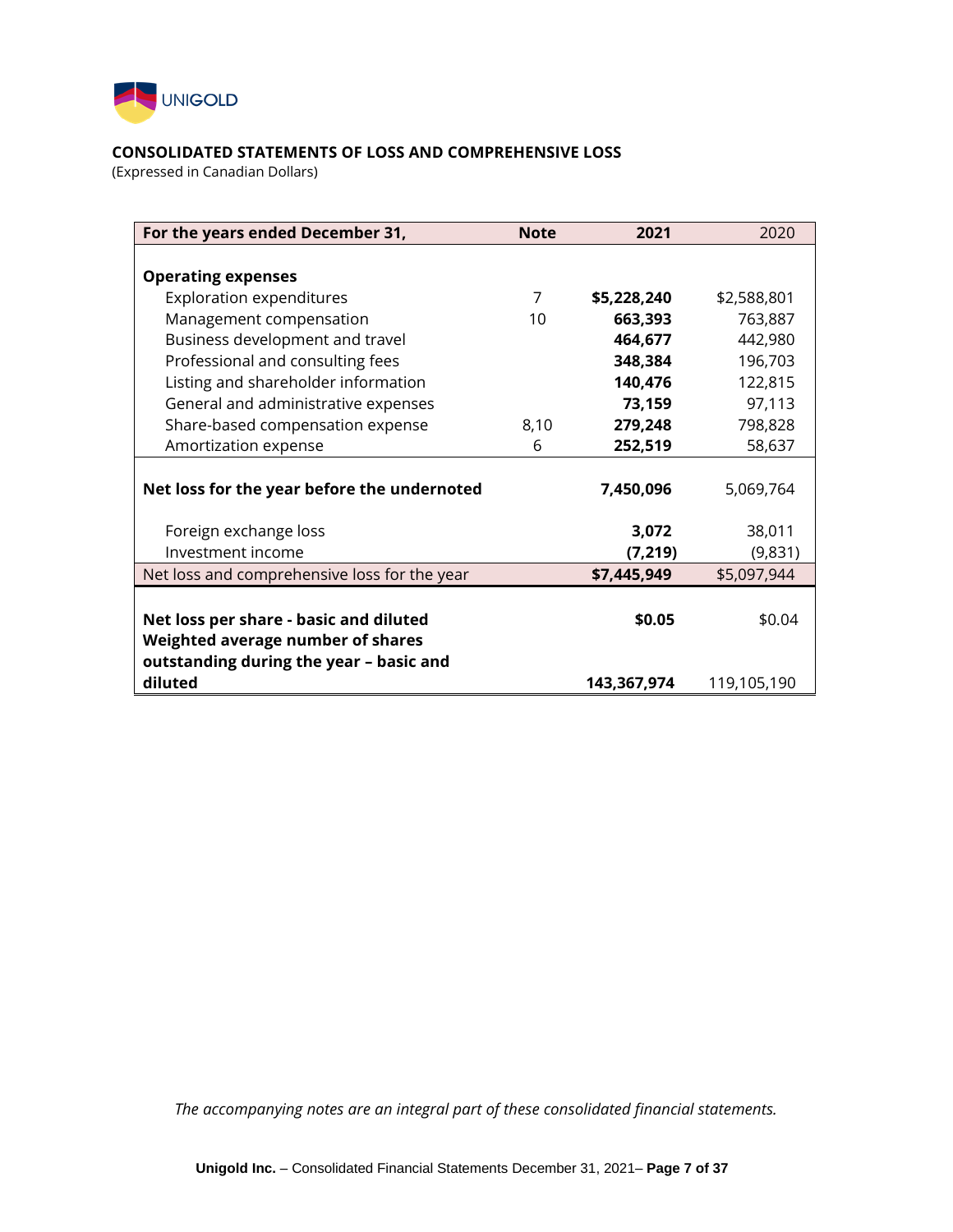

## **CONSOLIDATED STATEMENTS OF CASH FLOWS**

*(Expressed in Canadian Dollars)* 

| For the year ended December 31,                  | <b>Note</b> | 2021            | 2020          |
|--------------------------------------------------|-------------|-----------------|---------------|
|                                                  |             |                 |               |
| <b>Cash flows from operating activities</b>      |             |                 |               |
| Net loss for the year                            |             | \$(7, 445, 949) | \$(5,097,944) |
|                                                  |             |                 |               |
| Adjustments to non-cash items:                   |             |                 |               |
| Share-based compensation (net of expired options |             |                 |               |
| adjustment                                       |             | 252,519         | 798,828       |
| Amortization                                     |             | 279,248         | 58,637        |
|                                                  |             | (6,914,182)     | (4,240,479)   |
| Working capital adjustments:                     |             |                 |               |
| Other receivables                                |             | 174,025         | (151, 173)    |
| Other financial assets and prepaids              |             | (146, 166)      | (221, 574)    |
| Accounts payable and accrued liabilities         |             | 267,191         | 12,661        |
| Net cash flows used in operating activities      |             | (6,619,131)     | (4,600,565)   |
|                                                  |             |                 |               |
| <b>Cash flows from investing activities</b>      |             |                 |               |
| Purchase of equipment                            | 6           | (384, 594)      | (614, 299)    |
| Net cash flows used in investing activities      |             | (384, 594)      | (614, 299)    |
|                                                  |             |                 |               |
| <b>Cash flows from financing activities</b>      |             |                 |               |
| Private placement proceeds                       |             | 5,615,005       | 6,000,000     |
| less share issue costs                           |             | (186, 405)      | (383, 319)    |
| Proceeds from warrant exercises                  |             | 544,500         | 2,023,017     |
| Proceeds from stock options exercises            |             |                 | 237,520       |
| Net cash flows from financing activities         |             | 5,973,100       | 7,877,218     |
|                                                  |             |                 |               |
| Net increase in cash                             |             | (1,030,625)     | 2,662,354     |
| Cash, beginning of year                          |             | 4,034,564       | 1,372,210     |
| Cash, end of year                                |             | \$3,003,939     | \$4,034,564   |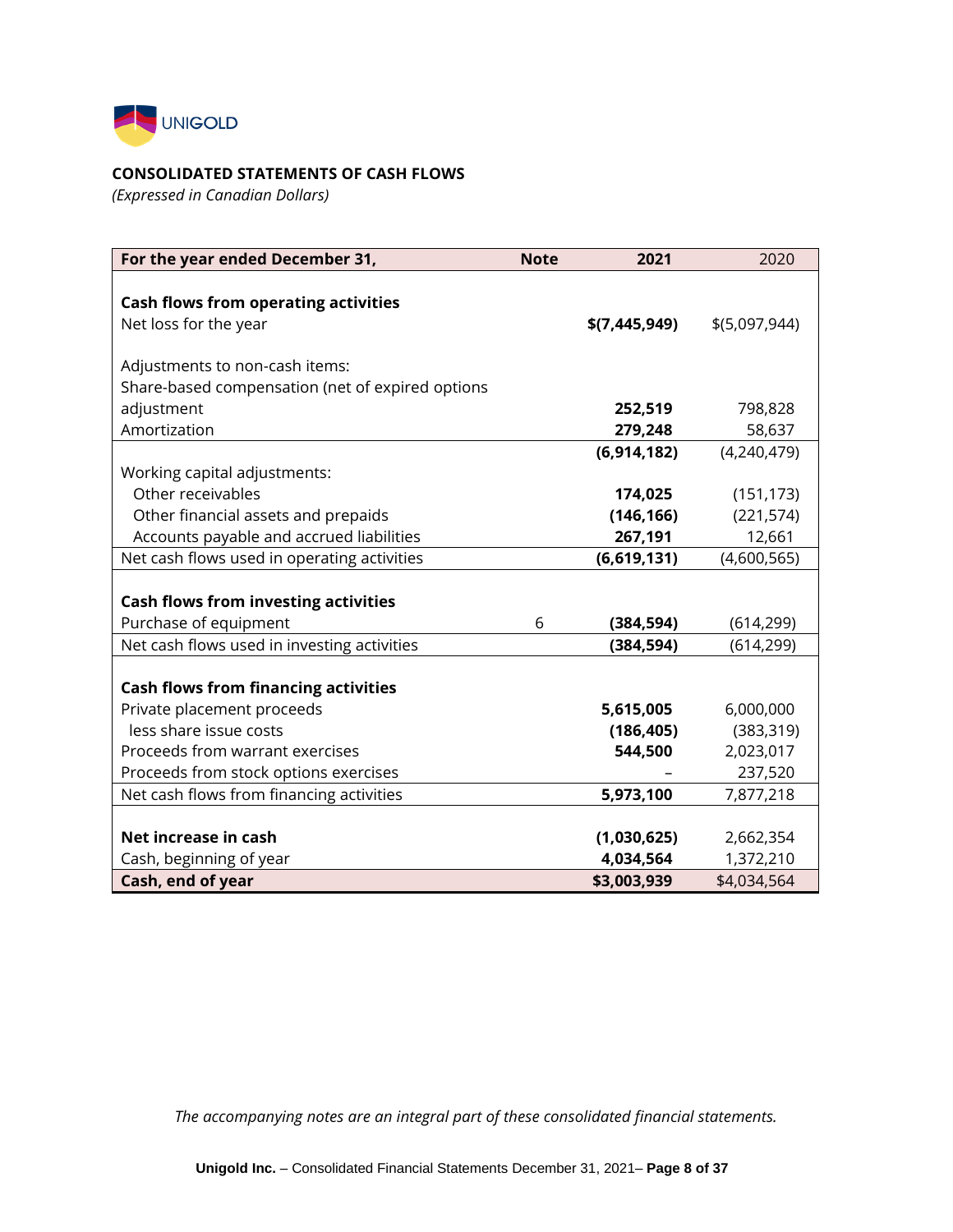

For the years ended December 31, 2021, and 2020 Expressed in Canadian dollars unless otherwise stated.

#### **1. Nature of Operations and Basis of Presentation**

#### **Nature of operations**

Unigold Inc. ("Unigold" or the "Corporation") was incorporated pursuant to the Business Corporations Act (Ontario) on May 9, 1990. The Corporation's corporate head office is located at 401 Bay Street, Suite 2704, P.O. Box 4, Toronto, ON, M5H 2Y4.

Unigold is in the process of exploring its properties in the Dominican Republic.

#### **Basis of presentation**

These consolidated financial statements include the accounts of the Corporation, and its wholly-owned subsidiary, Unigold Resources Inc., which is incorporated in Canada under the Canada Business Corporations Act, and its 97% owned subsidiary, Unigold Dominicana, S.R.L., which is incorporated in the Dominican Republic. All material intercompany balances and transactions have been eliminated.

## **2. Going Concern**

These consolidated financial statements have been prepared on a going concern basis. The going concern basis of presentation assumes that the Corporation will continue in operation for the foreseeable future and be able to realize its assets and discharge its liabilities and commitments in the normal course of business. Because of continuing operating losses, the Corporation's continuance as a going concern is dependent upon its ability to obtain adequate financing or to reach profitable levels of operation. To address its financing requirements, the Corporation will seek financing through measures that may include joint venture agreements, debt and equity financings, asset sales, and rights offerings to existing shareholders or other financial transactions.

It is not possible to predict whether financing efforts will be successful or if Unigold will attain profitable levels of operation. These consolidated financial statements do not include any adjustments to the carrying values of assets and liabilities and the reported expenses and statement of financial position classification that would be necessary should the Corporation be unable to continue as a going concern and therefore be required to realize its assets and liquidate its liabilities and commitments in other than the normal course of business and at amounts different from those in the accompanying consolidated financial statements. These adjustments could be material.

#### Covid 19

Since March 2020 there has been a continuing global outbreak of COVID-19 (coronavirus), which has had a significant impact on businesses through the restrictions put in place by the Canadian and Dominican Republic governments regarding travel, business operations and isolation/quarantine orders. At this time, it is unknown the extent of the impact the COVID-19 outbreak may have on the Company as this will depend on future developments that are highly uncertain and that cannot be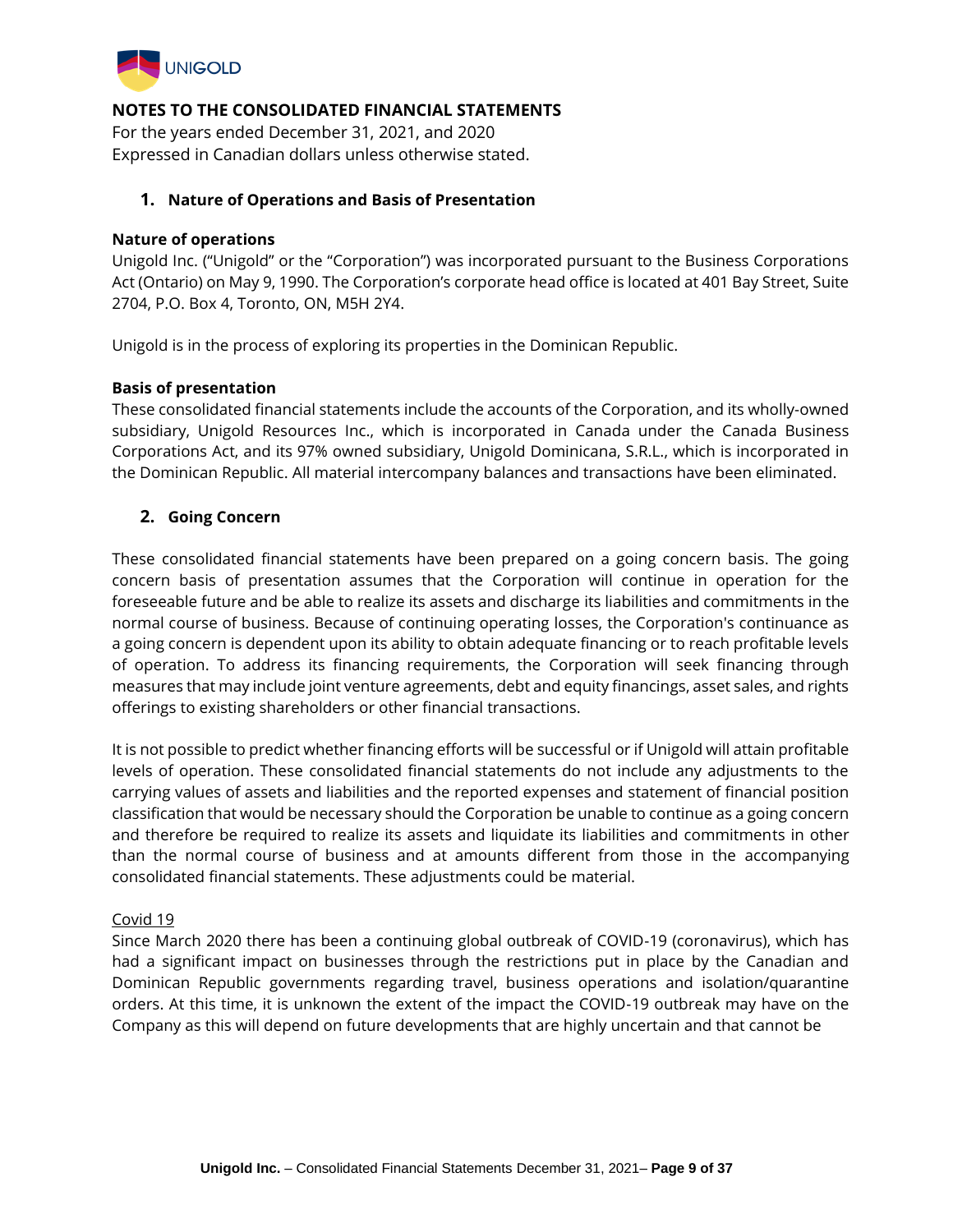

For the years ended December 31, 2021, and 2020 Expressed in Canadian dollars unless otherwise stated.

predicted with confidence. These uncertainties arise from the inability to predict the ultimate geographic spread of the disease, and the duration of the outbreak, including the duration of travel restrictions, business closures or disruptions, and quarantine/isolation measures that are currently, or may be put, in place by Canada and other countries to fight the virus.

## **3. Measurement Uncertainty**

The business of mining and exploring for minerals involves a high degree of risk and there can be no assurance that current exploration programs will result in profitable mining operations. The Corporation's continued existence is dependent upon the preservation of its interest in the underlying properties, the discovery of economically recoverable reserves, the achievement of profitable operations, or the ability of the Corporation to raise alternative financing, if necessary, or alternatively upon the Corporation's ability to dispose of its interests on an advantageous basis. All of the Corporation's exploration properties are located outside of Canada and are subject to the risk of foreign investment, including increases in taxes and royalties, renegotiation of contracts, currency exchange fluctuations and political uncertainty.

Although the Corporation has taken steps to verify title to the properties on which it is conducting exploration and in which it has an interest, in accordance with industry standards for the current state of exploration of such properties, these procedures do not guarantee the Corporation's title. Property title may be subject to unregistered prior agreements and non-compliance with regulatory, social and environmental requirements.

## **4. Summary of Significant Accounting Policies**

## **(a) Statement of compliance**

The accounting policies applied in these consolidated financial statements are based on International Financial Reporting Standards ("IFRS") issued effective as of December 31, 2021, and have been consistently applied to all periods presented unless otherwise noted. These financial statements were approved by the Board of Directors on April 20, 2022.

The preparation of financial statements requires the use of certain critical accounting estimates. It also requires management to exercise judgement in applying the Corporation's accounting policies. See note 5 – *Significant Accounting Judgments and Estimates.*

## **(b) Basis of preparation**

The consolidated financial statements are presented in Canadian dollars and are prepared on the historical cost basis. In addition, these consolidated financial statements are prepared using the accrual basis of accounting except for cash flow information.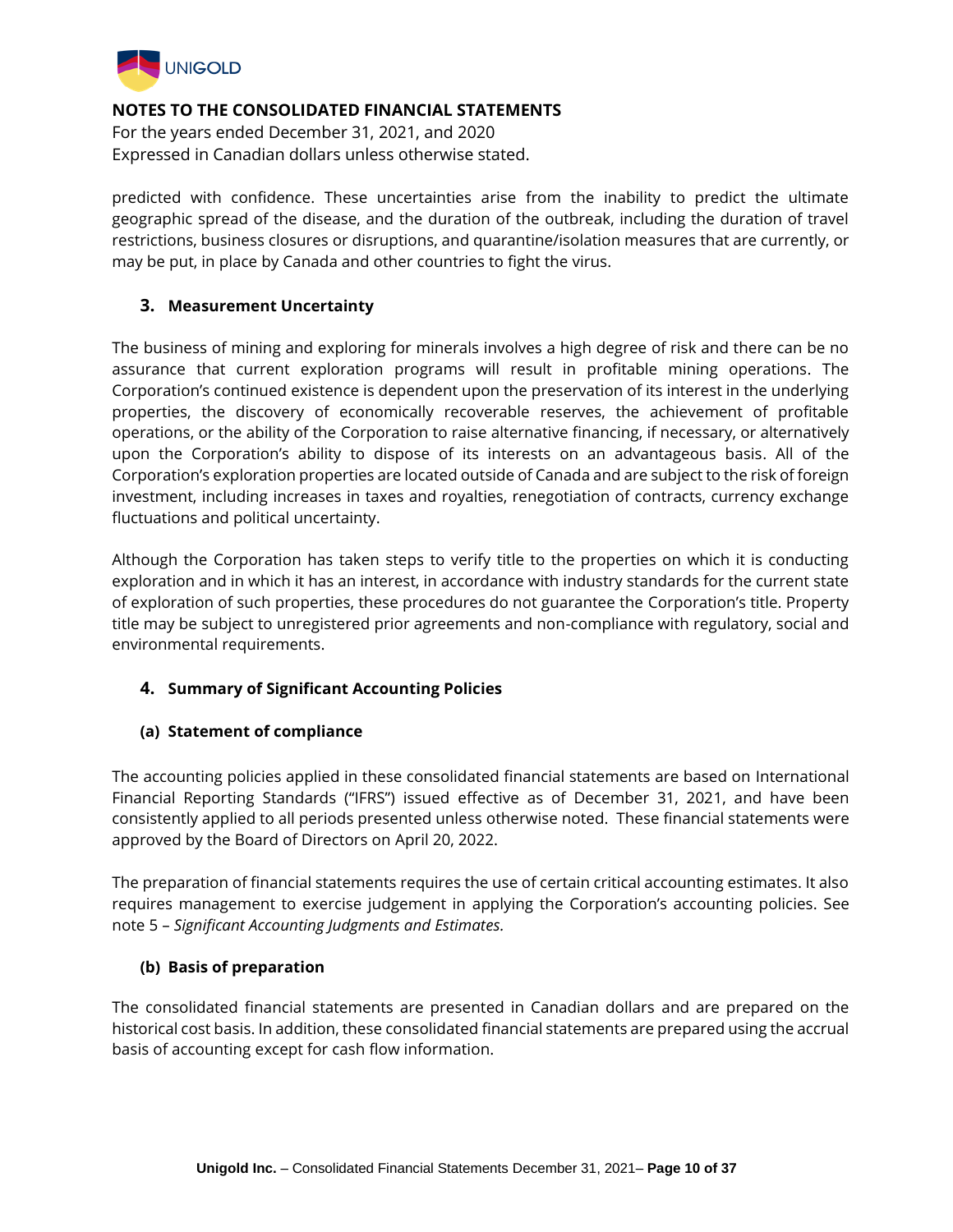

For the years ended December 31, 2021, and 2020 Expressed in Canadian dollars unless otherwise stated.

#### **(c) Accounting standards and interpretations not yet adopted**

Certain pronouncements were issued by the IASB or the IFRIC that are mandatory for accounting periods on or after January 1, 2022 or later periods. Many are not applicable or do not have a significant impact to the Corporation and have been excluded.

#### Future accounting policies

Certain pronouncements were issued by the IASB or the IFRIC that are mandatory for accounting periods commencing on or after January 1, 2022. Many are not applicable or do not have a significant impact to the Company and have been excluded.

IAS 1 – In February 2021, the IASB issued 'Disclosure of Accounting Policies' with amendments that are intended to help preparers in deciding which accounting policies to disclose in their financial statements. The amendments are effective for year ends beginning on or after January 1, 2023.

IAS 1 – Presentation of Financial Statements ("IAS 1") was amended in January 2020 to provide a more general approach to the classification of liabilities under IAS 1 based on the contractual arrangements in place at the reporting date. The amendments clarify that the classification of liabilities as current or noncurrent is based solely on a company's right to defer settlement at the reporting date. The right needs to be unconditional and must have substance. The amendments also clarify that the transfer of a company's own equity instruments is regarded as settlement of a liability, unless it results from the exercise of a conversion option meeting the definition of an equity instrument. The amendments are effective for annual periods beginning on January 1, 2023.

IAS 8 – In February 2021, the IASB issued 'Definition of Accounting Estimates' to help entities distinguish between accounting policies and accounting estimates. The amendments are effective for year ends beginning on or after January 1, 2023.

IFRS 10 – Consolidated Financial Statements ("IFRS 10") and IAS 28 – Investments in Associates and Joint Ventures ("IAS 28") were amended in September 2014 to address a conflict between the requirements of IAS 28 and IFRS 10 and clarify that in a transaction involving an associate or joint venture, the extent of gain or loss recognition depends on whether the assets sold or contributed constitute a business. The effective date of these amendments is yet to be determined, however early adoption is permitted.

IAS 37 – Provisions, Contingent Liabilities, and Contingent Assets ("IAS 37") was amended. The amendments clarify that when assessing if a contract is onerous, the cost of fulfilling the contract includes all costs that relate directly to the contract – i.e. a full-cost approach. Such costs include both the incremental costs of the contract (i.e. costs a company would avoid if it did not have the contract) and an allocation of other direct costs incurred on activities required to fulfill the contract – e.g. contract management and supervision, or depreciation of equipment used in fulfilling the contract. The amendments are effective for annual periods beginning on January 1, 2022.

IAS 16 – Property, Plant and Equipment ("IAS 16") was amended. The amendments introduce new guidance, such that the proceeds from selling items before the related property, plant and equipment is available for its intended use can no longer be deducted from the cost. Instead, such proceeds are to be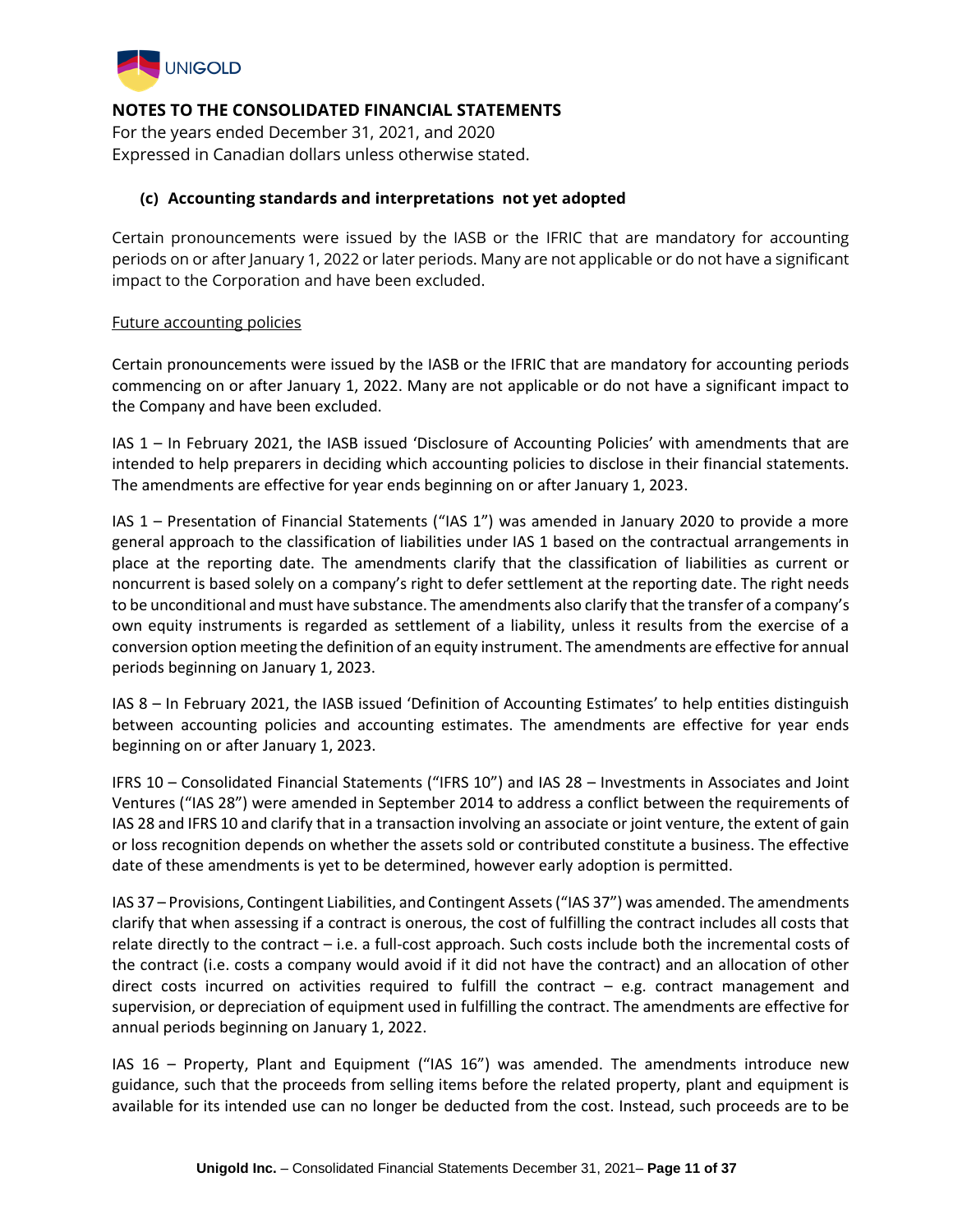

For the years ended December 31, 2021, and 2020 Expressed in Canadian dollars unless otherwise stated.

recognized in profit or loss, together with the costs of producing those items. The amendments are effective for annual periods beginning on January 1, 2022.

#### **(d) Foreign currencies**

The Corporation and its subsidiaries consider the Canadian dollar to be their functional currency of their primary operations. Transactions in foreign currencies are translated into the currency of measurement at the exchange rates in effect on the transaction date. Monetary statement of financial position items expressed in foreign currencies are translated into Canadian dollars at the exchange rates in effect at the statement of financial position date. The resulting exchange gains and losses are recognized in profit or loss. The Corporation's presentation currency is the Canadian dollar.

#### **(e) Cash**

Cash includes cash on hand and balances with Canadian chartered banks. Whenever possible, funds are held in interest-bearing accounts.

#### **(f) Property, plant and equipment and amortization**

Property, plant and equipment are carried at cost, less accumulated amortization and accumulated impairment losses. The initial cost of an asset comprises its purchase price or construction cost, any costs directly attributable to bringing the assets to a working condition for their intended use, the initial estimate of the rehabilitation provisions, and for qualifying assets, borrowing costs. The purchase price or construction cost is the aggregate amount paid and the fair value of any other consideration given to acquire the asset. Where an item of property, plant and equipment comprises significant components with different useful lives, the components are accounted for as separate items of property, plant and equipment. The property, plant and equipment noted below are amortized over their estimated useful lives using the following annual rates and methods. The assets' residual values, useful lives and methods of amortization are reviewed at each reporting period and adjusted prospectively if appropriate.

- Office furniture and equipment 20% declining balance
- Computer equipment 30% declining balance
- Vehicles 30% declining balance
	- -
- Camp and buildings 20% declining balance

• Field equipment 20% declining balance

Property, plant and equipment are derecognized upon disposal, when held for sale or when no future economic benefits are expected to arise from the continued use of the asset. Any gain or loss arising on disposal of the asset, determined as the difference between the net disposal proceeds and the carrying amount of the asset, is recognized in the consolidated statements of loss and comprehensive loss.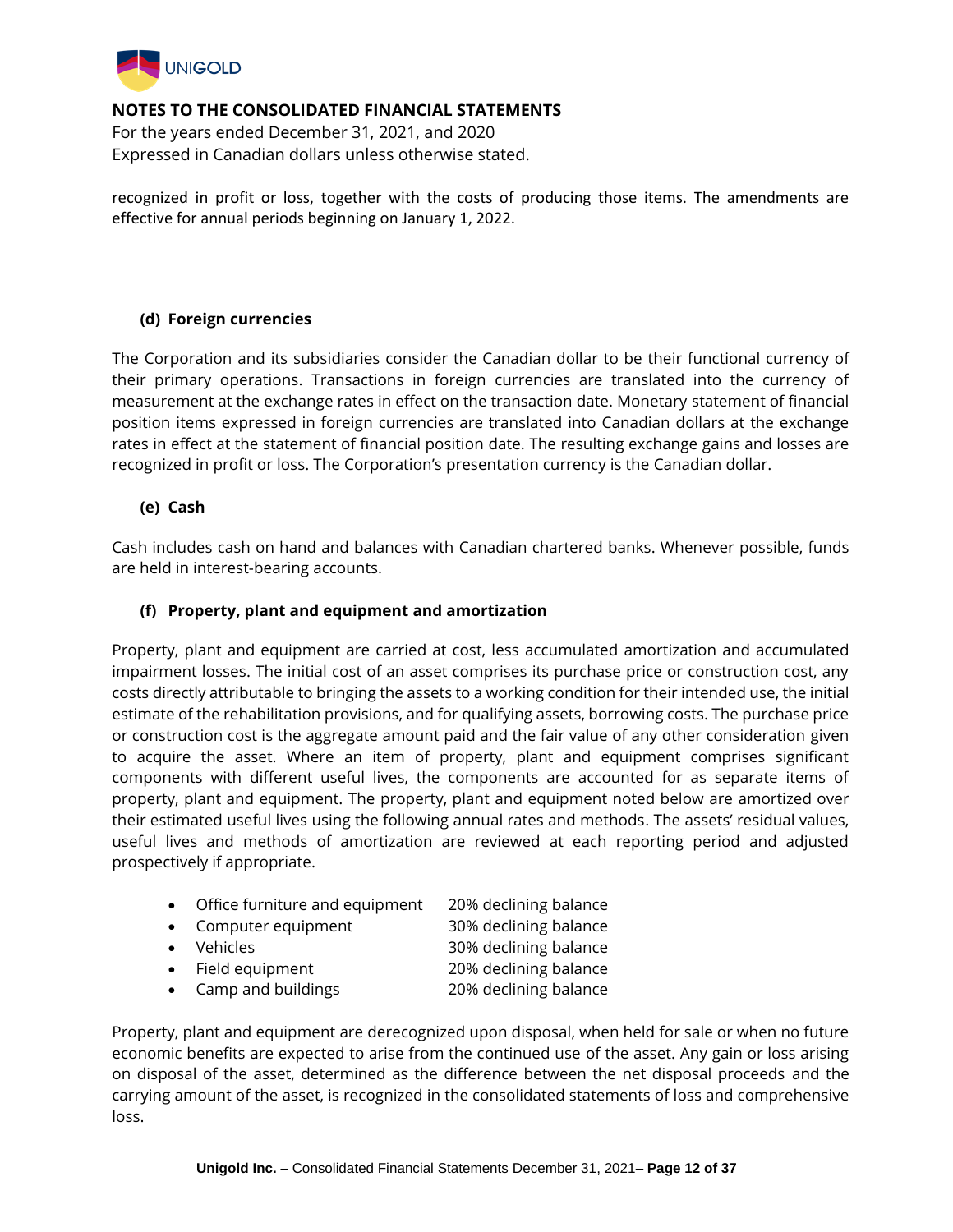

For the years ended December 31, 2021, and 2020 Expressed in Canadian dollars unless otherwise stated.

#### **(g) Restoration, rehabilitation and environmental obligations**

A provision is recognized in the statement of financial position when the Corporation has a present legal or constructive obligation as a result of a past event, and it is probable that an outflow of economic benefits will be required to settle the obligation. If the effect is material, provisions are determined by discounting the expected future cash flows at a pre-tax rate that reflects current market assessments of the time value of money and, where appropriate, the risks specific to the liability. Amounts recorded for the related assets are increased by the amount of these obligations. The increase in provisions for restoration, rehabilitation and environmental obligations due to the passage of time is charged to the consolidated statements of loss and comprehensive loss as a finance cost. The Corporation did not have any material restoration, rehabilitation and environmental obligations as of December 31, 2021 and 2020.

#### **(h) Taxation**

#### **Current tax**

Income tax expense represents the sum of the tax currently payable and deferred tax. The tax currently payable is based on taxable profit for the year. Taxable profit differs from profit as reported in the consolidated statements of loss and comprehensive loss because of items of income or expense that are taxable or deductible in other years and items that are never taxable or deductible. The Corporation's liability for current tax is calculated using tax rates that have been enacted or substantively enacted by the end of the reporting period.

#### **Deferred tax**

Deferred tax is recognised on temporary differences between the carrying amounts of assets and liabilities in the financial statements and the corresponding tax bases used in the computation of taxable profit. Deferred tax liabilities are generally recognised for all taxable temporary differences. Deferred tax assets are generally recognised for all deductible temporary differences to the extent that it is probable that taxable profits will be available against which those deductible temporary differences can be utilized. Such deferred tax assets and liabilities are not recognised if the temporary difference arises from goodwill or from the initial recognition (other than in a business combination) of other assets and liabilities in a transaction that affects neither the taxable profit nor the accounting profit.

Deferred tax liabilities are recognised for taxable temporary differences associated with investments in subsidiaries and associates, and interests in joint ventures, except where the Corporation is able to control the reversal of the temporary difference and it is probable that the temporary difference will not reverse in the foreseeable future. Deferred tax assets arising from deductible temporary differences associated with such investments and interests are only recognised to the extent that it is probable that there will be sufficient taxable profits against which to utilize the benefits of the temporary differences and they are expected to reverse in the foreseeable future.

The carrying amount of deferred tax assets is reviewed at the end of each reporting period and reduced to the extent that it is no longer probable that sufficient taxable profits will be available to allow all or part of the asset to be recovered.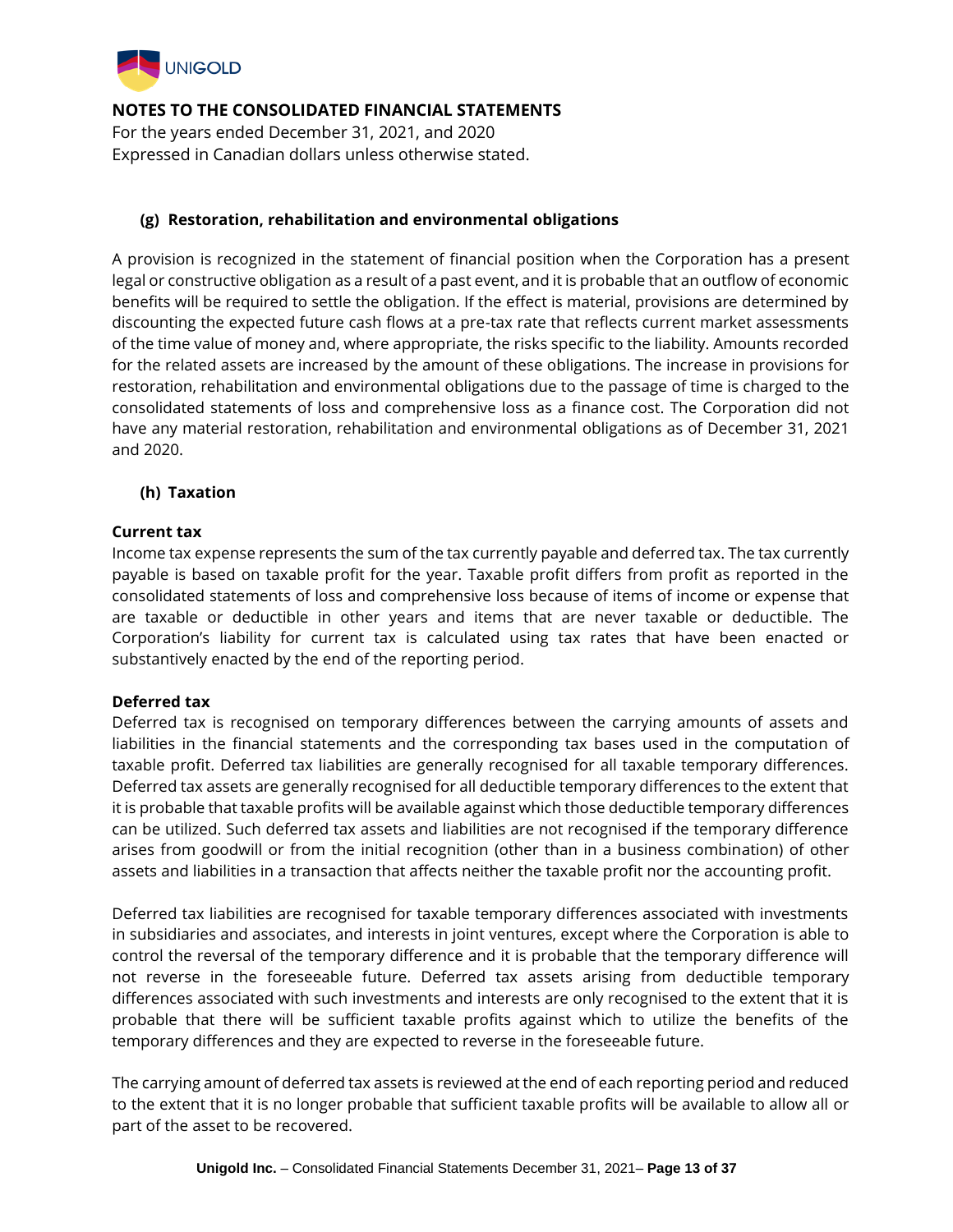

For the years ended December 31, 2021, and 2020 Expressed in Canadian dollars unless otherwise stated.

Deferred tax assets and liabilities are measured at the tax rates that are expected to apply in the period in which the liability is settled or the asset realized, based on tax rates (and tax laws) that have been enacted or substantively enacted by the end of the reporting period. The measurement of deferred tax liabilities and assets reflects the tax consequences that would follow from the manner in which the Corporation expects, at the end of the reporting period, to recover or settle the carrying amount of its assets and liabilities.

Deferred tax assets and liabilities are offset when there is a legally enforceable right to set off current tax assets against current tax liabilities and when they relate to income taxes levied by the same taxation authority and the Corporation intends to settle its current tax assets and liabilities on a net basis.

## **(i) Equity**

An equity instrument is any contract that evidences a residual interest in the assets of the Corporation after deducting all of its liabilities. Equity instruments issued by the Corporation are recorded at the proceeds received, net of direct issue costs. Proceeds from unit financings are allocated between shares and warrants based on their relative fair values. The grant date fair value of the warrants issued are reflected in the reserve for warrants account until such time that the warrants are exercised, at which time the corresponding amount will be transferred to share capital. If the warrants expire unexercised, the amount recorded is transferred to deficit.

## **(j) Share-based payments**

Equity-settled share-based payments to employees and others providing similar services are measured at the fair value of the equity instruments at the grant date. Details regarding the determination of the fair value of equity-settled share-based transactions are set out in the share-based payment note 8.

The fair value is measured at grant date and each tranche is recognized on a graded vesting basis over the period in which the options vest. At the end of each reporting period, the Corporation revises its estimate of the number of equity instruments expected to vest. The impact of the revision of the original estimates, if any, is recognised in profit or loss such that the cumulative expense reflects the revised estimate, with a corresponding adjustment to the reserve for share-based payments.

Equity-settled share-based payment transactions with parties other than employees are measured at the fair value of the goods or services received, except where that fair value cannot be estimated reliably, in which case they are measured at the fair value of the equity instruments granted, measured at the date the entity obtains the goods or the counterparty renders the service.

Charges for options that are forfeited before vesting are reversed from share-based payment reserve. For those options that expire or are cancelled after vesting, the recorded value is transferred to deficit.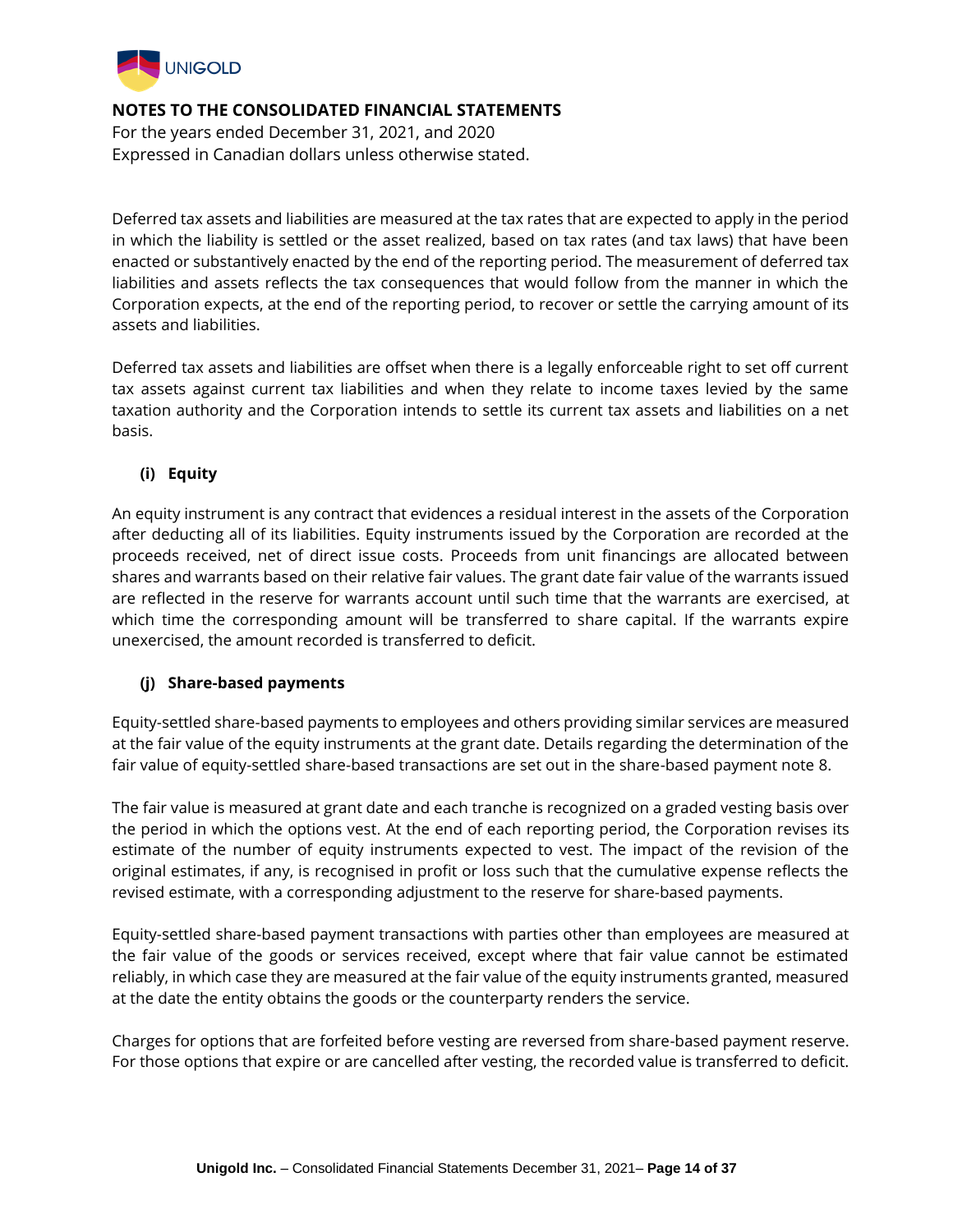

For the years ended December 31, 2021, and 2020 Expressed in Canadian dollars unless otherwise stated.

## **(k) Impairment of non-financial assets**

At each statement of financial position reporting date, the carrying amounts of the Corporation's nonfinancial assets are reviewed to determine whether there is any indication that those assets have suffered an impairment loss. Where such an indication exists, the recoverable amount of the asset is estimated in order to determine the extent of the impairment, if any. The recoverable amount is the higher of fair value less costs to sell and value in use. Fair value is determined as the amount that would be obtained from the sale of the asset in an arm's length transaction between knowledgeable and willing parties. In assessing value in use, the estimated future cash flows are discounted to their present value using a pre-tax discount rate that reflects current market assessments of the time value of money and the risks specific to the asset. If the recoverable amount of an asset is estimated to be less than its carrying amount, the carrying amount of the asset is reduced to its recoverable amount and the impairment loss is recognized in profit or loss for the period. For the purposes of impairment testing, exploration properties and exploration and evaluation assets are allocated to cash-generating units to which the exploration activity relates. For an asset that does not generate largely independent cash inflows, the recoverable amount is determined for the cash generating unit to which the asset belongs**.**

Where an impairment loss subsequently reverses, the carrying amount of the asset (or cash-generating unit) is increased to the revised estimate of its recoverable amount, but so that the increased carrying amount does not exceed the carrying amount that would have been determined had no impairment loss been recognized for the asset (or cash-generating unit) in prior years. A reversal of an impairment loss is recognized immediately in profit or loss.

## **(l) Financial assets and liabilities**

The Corporation's financial assets and liabilities include cash, other receivables, other financial assets, accounts payable and accrued liabilities.

|                                          | <b>Financial instrument classification</b> |
|------------------------------------------|--------------------------------------------|
|                                          | <b>Under IFRS 9</b>                        |
| Financial assets                         |                                            |
| Cash                                     | Amortized cost                             |
| Other receivables                        | Amortized cost                             |
| Other financial assets                   | Amortized cost                             |
| Financial liabilities                    |                                            |
| Accounts payable and accrued liabilities | Amortized cost                             |

#### **Financial assets**

#### **Initial recognition and measurement**

Non-derivative financial assets within the scope of IFRS 9 are classified and measured as "financial assets at fair value", as either fair value through profit and loss ("FVPL") or fair value through other comprehensive income ("FVOCI"), and "financial assets at amortized costs", as appropriate. The Corporation determines the classification of financial assets at the time of initial recognition based on the Corporation's business model and the contractual terms of the cash flows.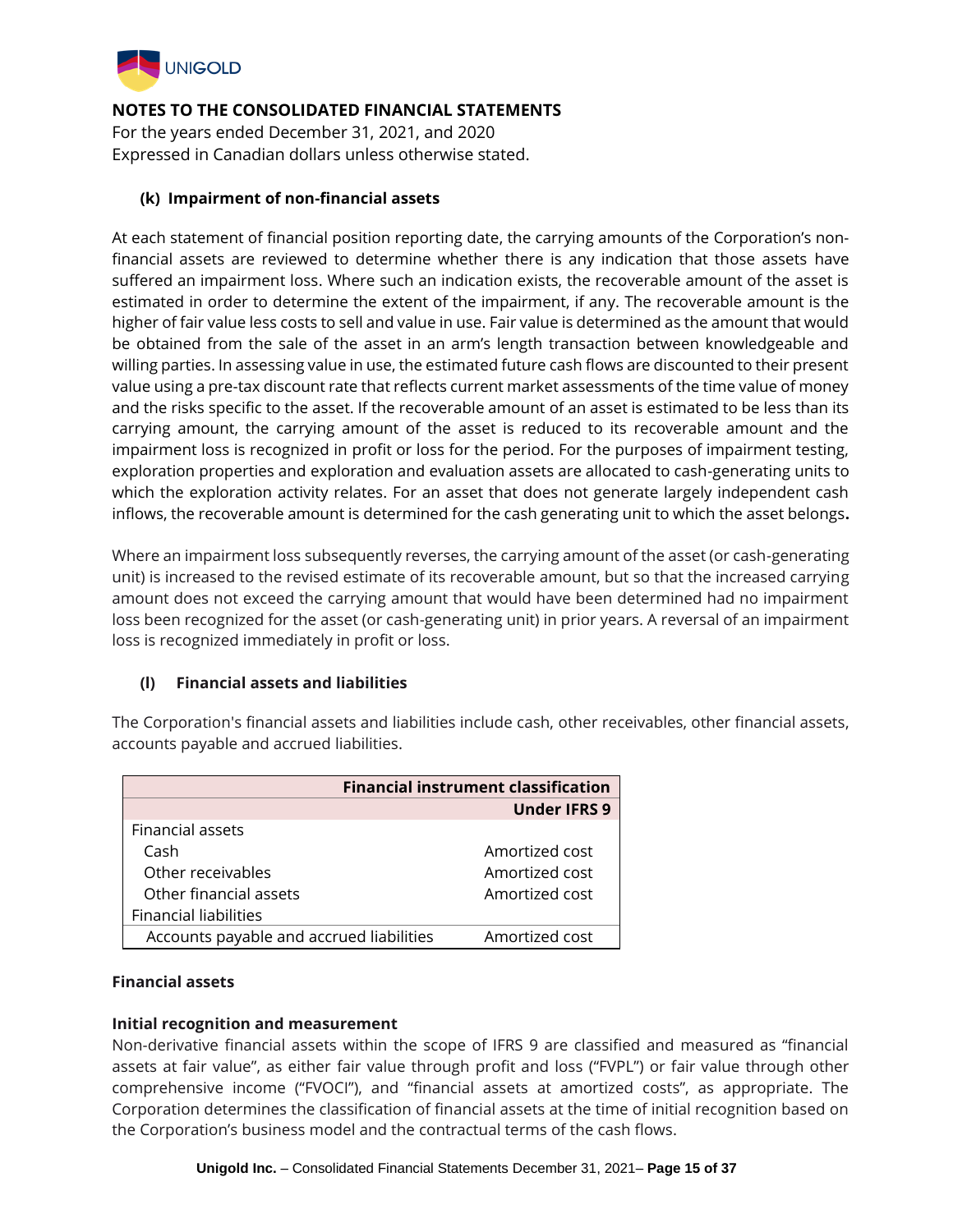

For the years ended December 31, 2021, and 2020 Expressed in Canadian dollars unless otherwise stated.

All financial assets are recognized initially at fair value plus, in the case of financial assets not at FVPL, directly attributable transaction costs on the trade date at which the Corporation becomes a party to the contractual provisions of the instrument.

#### **Subsequent measurement – financial assets at amortized cost**

After initial recognition, financial assets measured at amortized cost are subsequently measured at the end of each reporting period at amortized cost using the Effective Interest Rate ("EIR") method. Amortized cost is calculated by taking into account any discount or premium on acquisition and any fees or costs that are an integral part of the EIR. The EIR amortization is included in finance income in the consolidated statements of loss and comprehensive loss.

#### **Subsequent measurement – financial assets at FVPL**

Financial assets measured at FVPL include financial assets management intends to sell in the short term and any derivative financial instrument that is not designated as a hedging instrument in a hedge relationship. Financial assets measured at FVPL are carried at fair value in the consolidated statements of financial position with changes in fair value recognized in other income or expense in the consolidated statements of loss and comprehensive loss. The Corporation does not measure any financial assets at FVPL.

#### **Subsequent measurement – financial assets at FVOCI**

Financial assets measured at FVOCI are non-derivative financial assets that are not held for trading and the Corporation has made an irrevocable election at the time of initial recognition to measure the assets at FVOCI. The Corporation does not measure any financial assets at FVOCI.

After initial measurement, investments measured at FVOCI are subsequently measured at fair value with unrealized gains or losses recognized in other comprehensive loss in the consolidated statements of loss and comprehensive loss. When the investment is sold, the cumulative gain or loss remains in accumulated other comprehensive loss and is not reclassified to profit or loss.

Dividends from such investments are recognized in other income in the consolidated statements of loss and comprehensive loss when the right to receive payments is established.

#### **Derecognition**

A financial asset is derecognized when the contractual rights to the cash flows from the asset expire, or the Corporation no longer retains substantially all the risks and rewards of ownership.

#### **Impairment of financial assets**

The Corporation's only financial assets subject to impairment are amounts receivable, which are measured at amortized cost. The Corporation has elected to apply the simplified approach to impairment as permitted by IFRS 9, which requires the expected lifetime loss to be recognized at the time of initial recognition of the receivable. To measure estimated credit losses, accounts receivable have been grouped based on shared credit risk characteristics, including the number of days past due. An impairment loss is reversed in subsequent periods if the amount of the expected loss decreases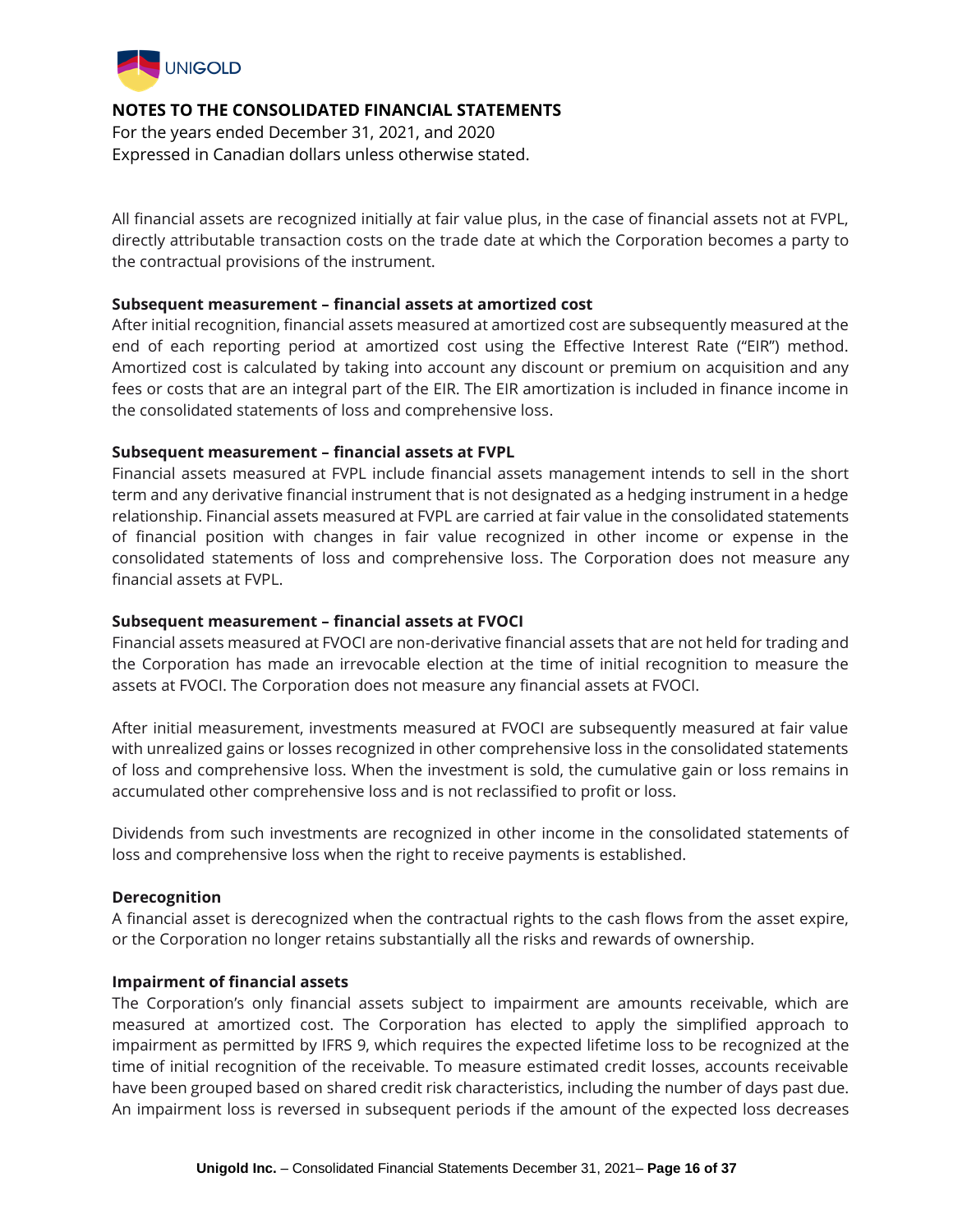

For the years ended December 31, 2021, and 2020 Expressed in Canadian dollars unless otherwise stated.

and the decrease can be objectively related to an event occurring after the initial impairment was recognized.

#### **Financial liabilities**

#### **Initial recognition and measurement**

Financial liabilities are measured at amortized cost, unless they are required to be measured at FVPL as is the case for held for trading or derivative instruments, or the Corporation has opted to measure the financial liability at FVPL. The Corporation's financial liabilities include accounts payable and accrued liabilities, which are each measured at amortized cost. All financial liabilities are recognized initially at fair value and in the case of long-term debt, net of directly attributable transaction costs.

#### **Subsequent measurement – financial liabilities at amortized cost**

After initial recognition, financial liabilities measured at amortized cost are subsequently measured at the end of each reporting period at amortized cost using the EIR method. Amortized cost is calculated by taking into account any discount or premium on acquisition and any fees or costs that are an integral part of the EIR. The EIR amortization is included in finance cost in the consolidated statements of loss and comprehensive loss.

#### **Derecognition**

A financial liability is derecognized when the obligation under the liability is discharged, cancelled, or expires with any associated gain or loss recognized in other income or expense in the consolidated statements of loss and comprehensive loss.

#### **(m)Investment income**

Investment income on cash is accrued on a time basis, by reference to the principal outstanding and at the effective interest rate applicable. The proceeds from options granted on exploration properties are credited to the cost of the related property, but where the proceeds exceed the property's carrying value, any excess proceeds are credited to profit or loss.

#### **(n) Financing expense**

Financing expense is accrued on a time basis, by reference to the principal outstanding and at the effective interest rate applicable.

#### **(o) Other comprehensive income or loss**

Other comprehensive income or loss includes unrealized gains and losses on FVOCI investments, gains and losses on certain derivative instruments, none of which are included in the calculation of net income until realized. During the years ended December 31, 2021 and 2020, the Corporation did not have any FVOCI investments or derivative instruments.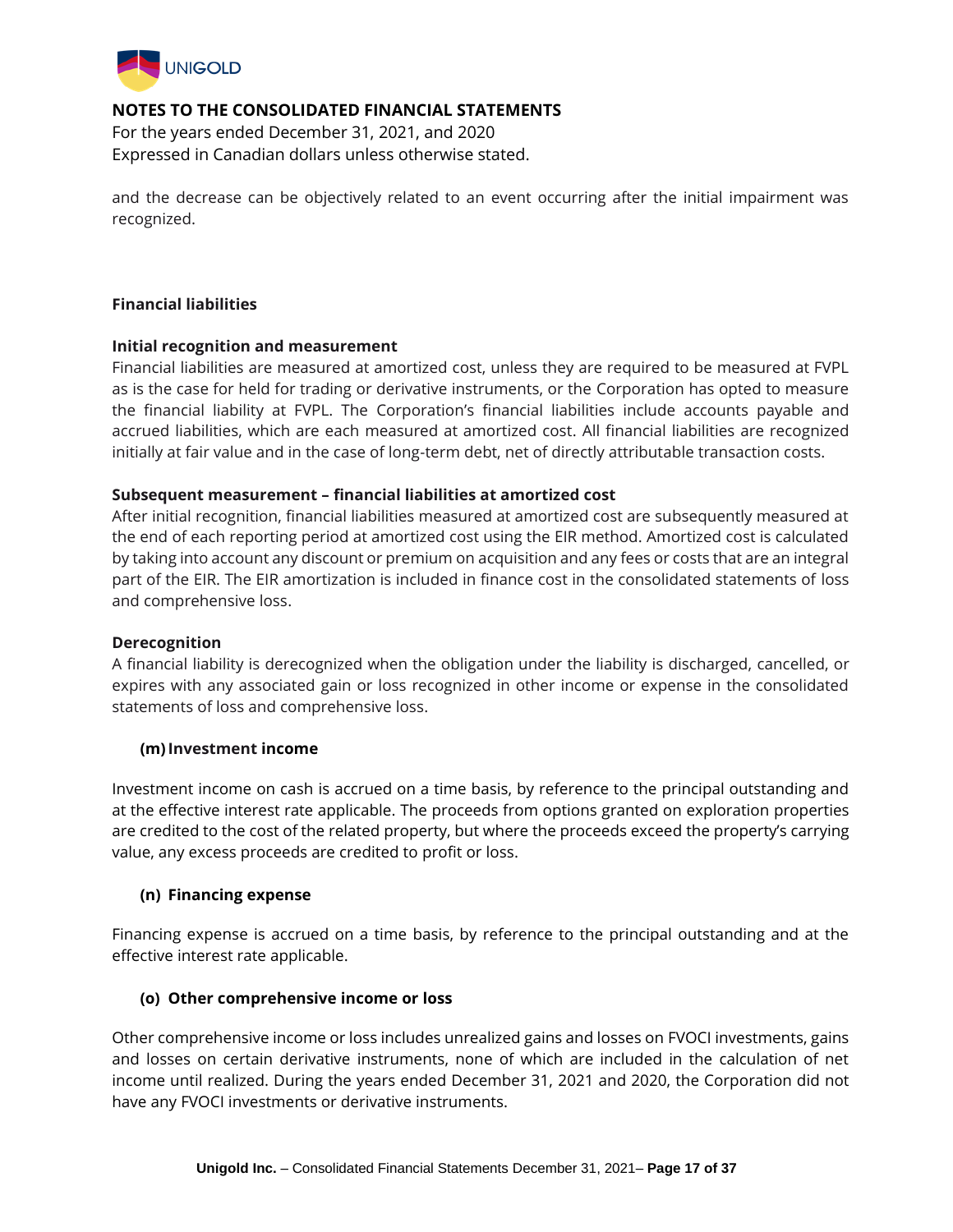

For the years ended December 31, 2021, and 2020 Expressed in Canadian dollars unless otherwise stated.

#### **(p) Income or loss per share**

Basic income or loss per share is calculated by dividing the income or loss attributed to shareholders for the period by the weighted average number of shares outstanding in the period. Diluted income or loss per share is calculated by adjusting the weighted average number of shares outstanding to assume conversion of all dilutive potential shares. This method assumes that any proceeds from the exercise of dilutive stock options and warrants would be used to repurchase shares at the average market price during the period, with the incremental number of shares being included in the denominator of the diluted loss per share calculation. The diluted loss per share calculation excludes any potential conversion of options and warrants that would increase earnings per share or decrease loss per share.

## **(q) Segment reporting**

A segment is a component of the Corporation that is distinguishable by economic activity (business segment), or by its geographical location (geographical segment), which is subject to risks and rewards that are different from those of other segments. The Corporation operates in one business segment, mineral exploration, and two geographical segments, Canada and the Dominican Republic, during the years ended December 31, 2021 and 2020.

#### **(r) Leases**

IFRS 16 Leases - Specifies how to recognize, measure, present and disclose leases. The standard provides a single lessee accounting model, requiring lessees to recognize assets and liabilities for all leases unless the lease term is 12 months or less or the underlying asset has a low value. The Corporation has one short-term lease and is applying the exemptions in IFRS 16.

## **5. Significant Accounting Judgments and Estimates**

The preparation of these consolidated financial statements requires management to make estimates and assumptions that affect the reported amounts of assets and liabilities at the date of the consolidated financial statements and reported amounts of expenses during the reporting period. Actual outcomes could differ from these estimates and the differences could be material. The consolidated financial statements include estimates which, by their nature, are uncertain. The impacts of such estimates are pervasive throughout the consolidated financial statements and may require accounting adjustments based on future occurrences. Revisions to accounting estimates are recognized in the period in which the estimate is revised, and the revision affects both current and future periods.

Significant assumptions about the future and other sources of estimation uncertainty that management has made at the statement of financial position date, that could result in a material adjustment to the carrying amounts of assets and liabilities, in the event that actual results differ from assumptions made, relate to, but are not limited to, the following:

i. the inputs used in accounting for share-based payment expense. Management determines costs for share-based payments using market-based valuation techniques. The fair value of the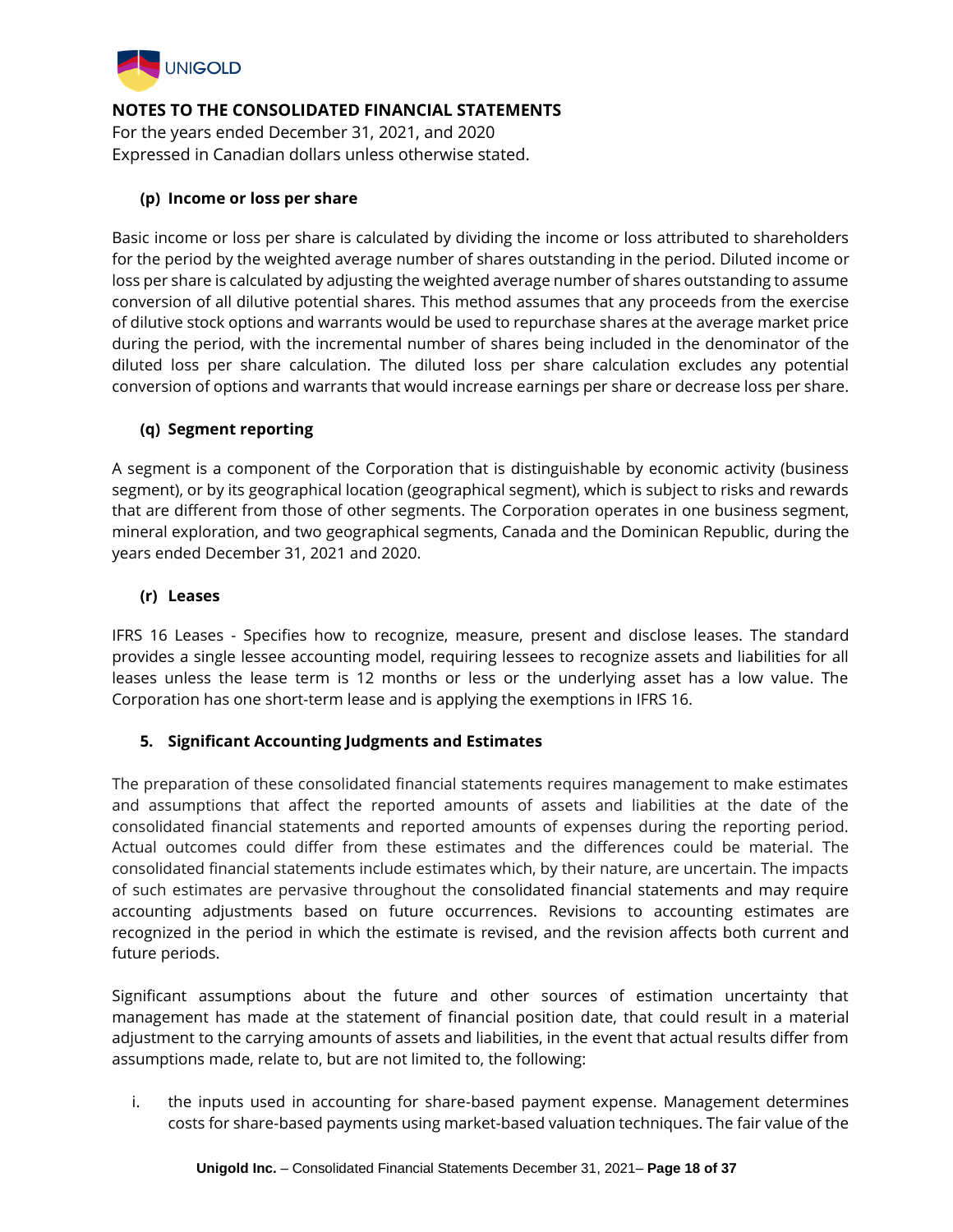

For the years ended December 31, 2021, and 2020 Expressed in Canadian dollars unless otherwise stated.

> market-based and performance-based share awards are determined at the date of grant using generally accepted valuation techniques. Assumptions are made and judgment used in applying valuation techniques. These assumptions and judgments include estimating the future volatility of the stock price, expected dividend yield, future employee turnover rates and future employee stock option exercise behaviors and corporate performance. Such judgments and assumptions are inherently uncertain. Changes in these assumptions affect the fair value estimates;

- ii. the nil provision for restoration, rehabilitation and environmental obligations which is included in the consolidated statement of financial position. Decommissioning, restoration and similar liabilities are estimated based on the Corporation's interpretation of current regulatory requirements, constructive obligations and are measured at fair value. Fair value is determined based on the net present value of estimated future cash expenditures for the settlement of decommissioning, restoration or similar liabilities that may occur upon decommissioning of the mine or restoration of the property. Such estimates are subject to change based on changes in laws and regulations and negotiations with regulatory authorities;
- iii. the estimated useful life of property, plant and equipment;
- iv. the Corporation is subject to income, value added, withholding and other taxes. Significant judgment is required in determining the Corporation's provisions for taxes. There are many transactions and calculations for which the ultimate tax determination is uncertain during the ordinary course of business. The Corporation recognizes liabilities for anticipated tax audit issues based on estimates of whether additional taxes will be due. The determination of the Corporation's income, value added, withholding and other tax liabilities requires interpretation of complex laws and regulations. The Corporation's interpretation of taxation law as applied to transactions and activities may not coincide with the interpretation of the tax authorities. All tax related filings are subject to government audit and potential reassessment subsequent to the financial statement reporting period. Where the final tax outcome of these matters is different from the amounts that were initially recorded, such differences will impact the tax related accruals and deferred income tax provisions in the period in which such determination is made; and
- v. the existence and estimated amount of contingencies (note 13).

|                       |          |                 | <b>Field</b> | <b>Camp and</b> |              |
|-----------------------|----------|-----------------|--------------|-----------------|--------------|
| Cost                  | Land     | <b>Vehicles</b> | equipment    | buildings       | <b>Total</b> |
| Balance Dec. 31, 2019 | \$13,771 | \$51,757        | \$801,998    | \$328,645       | \$1,196,171  |
| <b>Additions</b>      |          | 62,300          | 551,999      |                 | 614,299      |
| Balance Dec. 31, 2020 | \$13,771 | \$114,057       | \$1,353,997  | \$328,645       | \$1,810,470  |
| Additions             | -        | 384,594         |              |                 | 384,594      |
| Balance Dec. 31, 2021 | \$13,771 | \$498,651       | \$1,353,997  | \$328,645       | \$2,195,064  |

#### **6. Property, Plant and Equipment**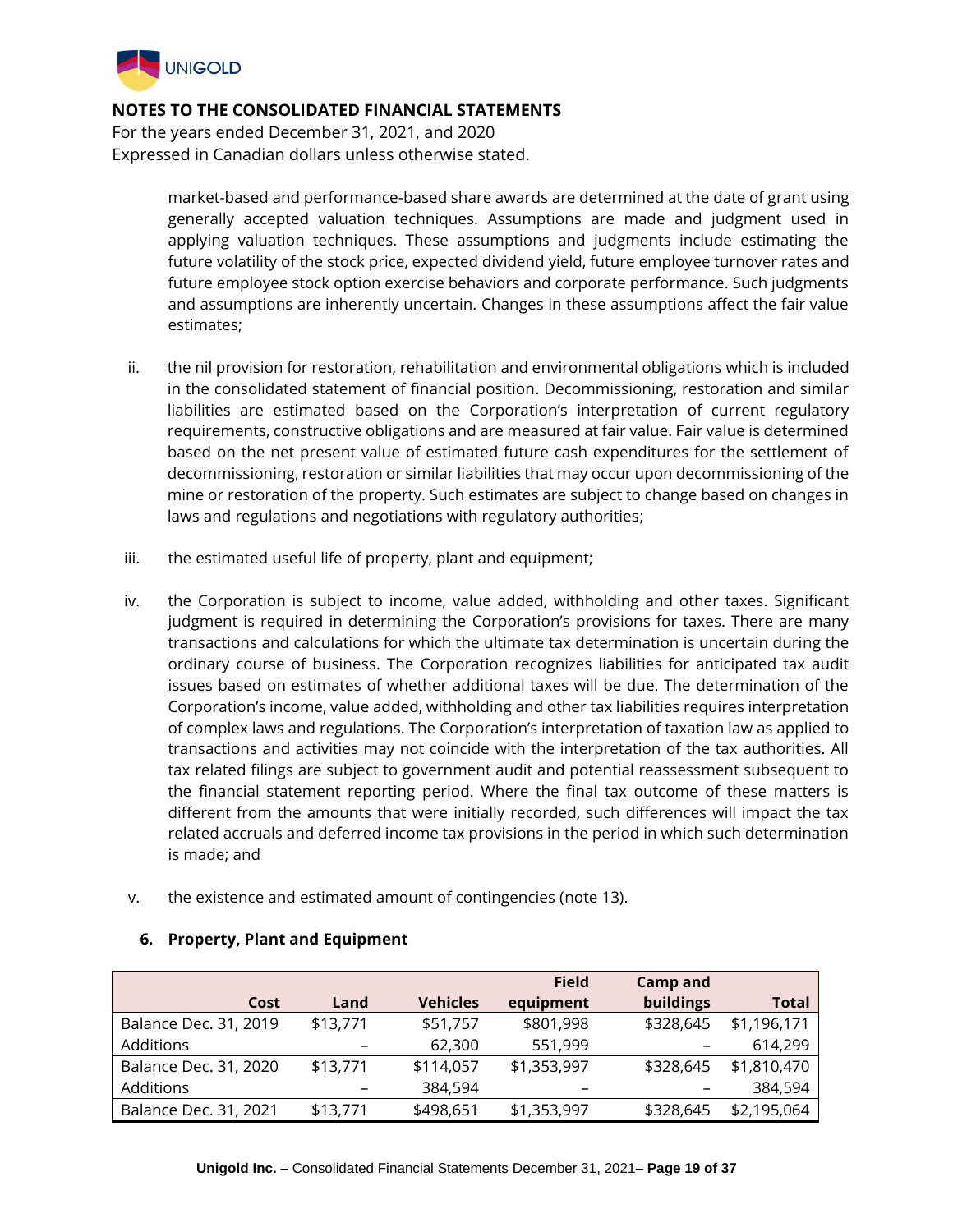

For the years ended December 31, 2021, and 2020 Expressed in Canadian dollars unless otherwise stated.

| Amortization           | Land  | <b>Vehicles</b> | <b>Field</b><br>equipment | <b>Camp and</b><br>buildings | Total       |
|------------------------|-------|-----------------|---------------------------|------------------------------|-------------|
|                        |       |                 |                           |                              |             |
| Balance, Dec. 31, 2019 | $$ -$ | \$48,038        | \$650,946                 | \$266,861                    | \$965,845   |
| Amortization           |       | 6,060           | 40,221                    | 12,356                       | 58,637      |
| Balance, Dec. 31, 2020 | \$-   | \$54,098        | \$691,167                 | \$279,217                    | \$1,024,482 |
| Amortization           |       | 108,090         | 132,906                   | 11,523                       | 252,519     |
| Balance, Dec.31, 2021  | \$-   | \$162,188       | \$824,073                 | \$290,740                    | \$1,277,001 |

|                         |          |                 | <b>Field</b> | <b>Camp and</b> |           |
|-------------------------|----------|-----------------|--------------|-----------------|-----------|
| <b>Carrying amounts</b> | Land     | <b>Vehicles</b> | equipment    | buildings       | Total     |
| At December 31, 2019    | \$13,771 | \$3,719         | \$151,052    | \$61,784        | \$230,326 |
| At December 31, 2020    | \$13,771 | \$59,959        | \$662,830    | \$49,428        | \$785,988 |
| At December 31, 2021    | \$13,771 | \$336,463       | \$529,924    | \$37,905        | \$918,063 |

## **7. Exploration Properties and Exploration and Evaluation ("E&E") Expenditures**

#### **Neita Property**

The Corporation owns 100% of the exploration rights for gold, silver, zinc, copper and all associated minerals on the Neita Property ("Neita") in the northwestern Dominican Republic, as well as a sole and exclusive option for the commercial mining of the mineral deposits. See note 13(f) regarding net smelter return commitment.

On May 22, 2018, Unigold announced that the Ministry of Energy and Mines of the Dominican Republic had granted the Corporation the Neita Fase II Exploration Concession for a three-year period with two possible one-year extensions. On March 12, 2021, the first one-year extension was granted, extending the expiration date for the concession licence to May 10, 2022.

On October 16, 2018, The Ministry of the Environment of the Dominican Republic approved a 2-year Environmental Permit for the exploration activities on the Neita Fase II concession. In early October 2020, the Ministry granted a 60-day extension to the existing Environmental permit as it reviewed Unigold's request for a permit extension. In early November 2020 the Environmental Licence was extended until May 10, 2021 to coincide with the anniversary date of the Exploration Concession. On April 16, 2021, the Company requested an extension of the Environmental Permit until May 10, 2022 to coincide with the new anniversary date of the Neita Fase II Exploration Concession.

On February 25, 2022, the Corporation applied for an Exploitation Permit for the Neita Norte and Sur Concessions. See note 16 - *Subsequent Event*.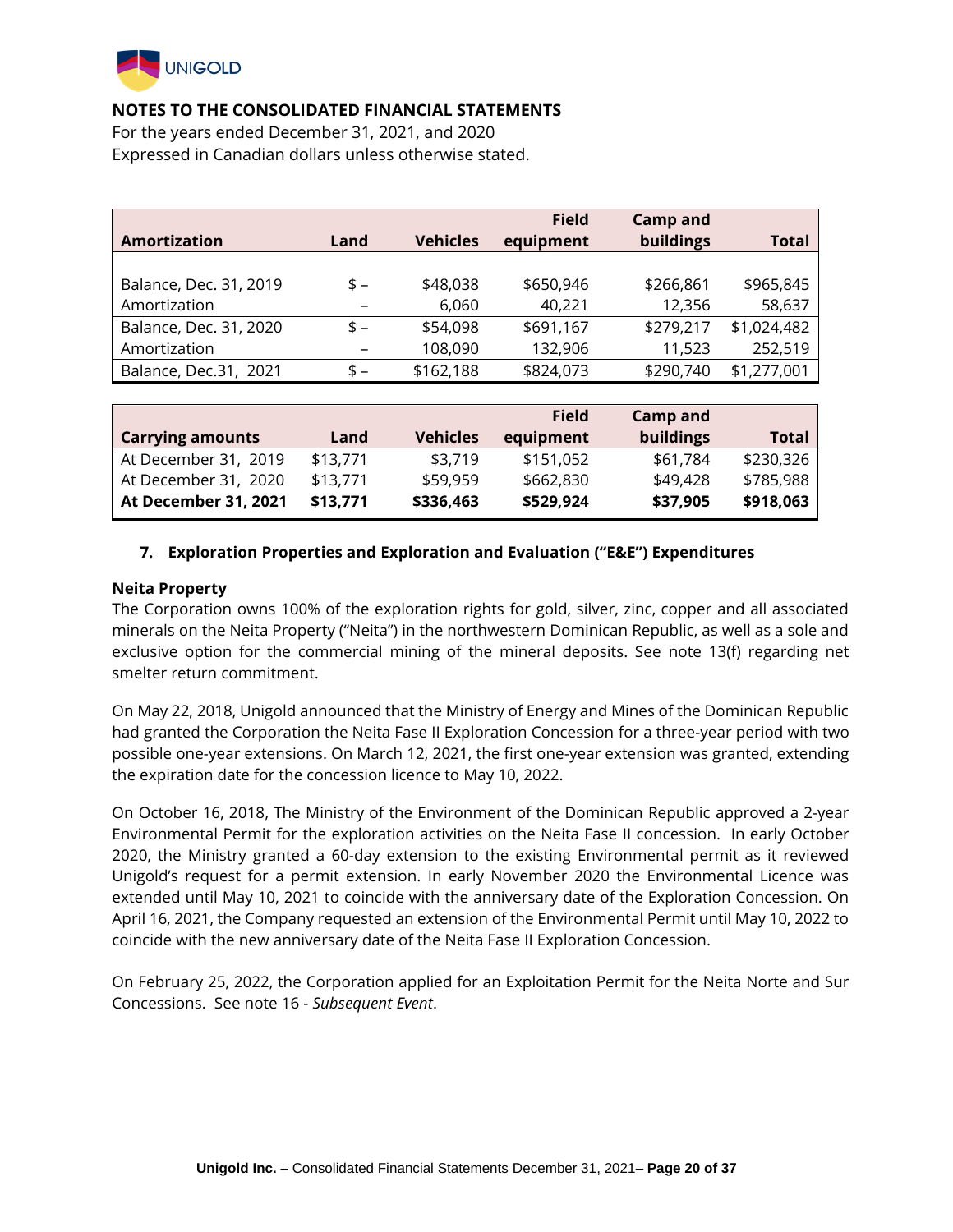

For the years ended December 31, 2021, and 2020 Expressed in Canadian dollars unless otherwise stated.

## **E&E**

The following table is the cumulative E&E expenditures incurred during the years ended and as at December 31, 2021 and 2020:

|                                        | <b>Balance</b><br><b>December</b> |                  | <b>Balance</b><br><b>December</b> |                  | <b>Balance</b><br><b>December</b> |
|----------------------------------------|-----------------------------------|------------------|-----------------------------------|------------------|-----------------------------------|
|                                        | 31, 2019                          | <b>Additions</b> | 31, 2020                          | <b>Additions</b> | 31, 2021                          |
| Geology/Field                          |                                   |                  |                                   |                  |                                   |
| Drilling (including supplies and       |                                   |                  |                                   |                  |                                   |
| logistics expenses)                    | \$13,677,508                      | \$873,989        | \$14,551,497                      | \$870,074        | \$15,421,571                      |
| Consulting (contract geologists        |                                   |                  |                                   |                  |                                   |
| and other technical specialists)       | 6,991,167                         | 366,824          | 7,357,991                         | 808,182          | 8,166,173                         |
| Wages and salaries                     | 5,194,142                         | 325,535          | 5,519,677                         | 548,284          | 6,067,961                         |
| Camp and field expense                 |                                   |                  |                                   |                  |                                   |
| (including geochemistry and            |                                   |                  |                                   |                  |                                   |
| geophysics)                            | 2,309,772                         | 230,230          | 2,540,002                         | 866,544          | 3,406,546                         |
| <b>Community Social Responsibility</b> |                                   |                  |                                   |                  |                                   |
| (CSR)                                  | 62,452                            | 106,627          | 169,079                           | 223,110          | 392,182                           |
| Environment                            | 17,154                            | 6,677            | 23,831                            | 160,938          | 184,769                           |
| Travel, domestic and                   |                                   |                  |                                   |                  |                                   |
| international                          | 1,631,162                         | 2,533            | 1,633,695                         | 33,779           | 1,667,474                         |
| <b>Technical studies/Analysis</b>      |                                   |                  |                                   |                  |                                   |
| Laboratory analysis                    | 4,759,031                         | 286,327          | 5,045,358                         | 617,504          | 5,662,862                         |
| <b>Financial/Admin. Support</b>        |                                   |                  |                                   |                  |                                   |
| Taxes and duties                       | 405,872                           | 165,188          | 571,060                           | 236,642          | 807,702                           |
| Project management, Country            |                                   |                  |                                   |                  |                                   |
| Manager                                |                                   |                  |                                   | 585,002          | 585,002                           |
| Other G&A, legal, insurance            | 6,712,710                         | 224,871          | 6,937,581                         | 278,181          | 7,215,762                         |
|                                        | \$41,760,970                      | \$2,588,801      | \$44,349,771                      | \$5,228,240      | \$49,578,011                      |

## **8. Attributable to Equity Holders of the Corporation**

## **(a) Common shares**

Authorized *–* The Corporation is authorized to issue an unlimited number of common shares with no par value.

Issued and outstanding common shares of the Corporation at December 31, 2021 is 173,912,643 (127,075,293 at December 31, 2020).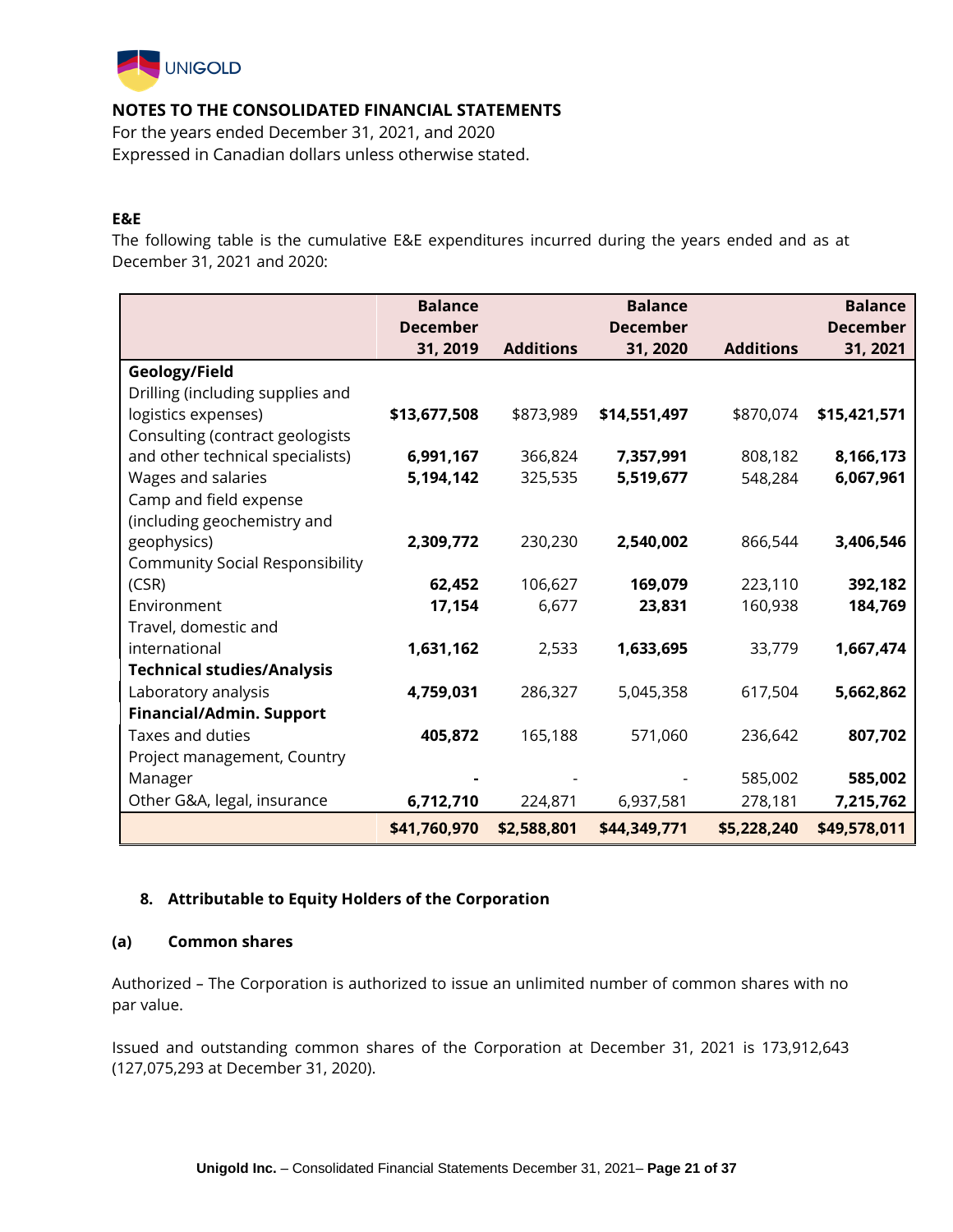

For the years ended December 31, 2021, and 2020 Expressed in Canadian dollars unless otherwise stated.

- i. On June 23, 2020, Unigold closed a non-brokered private placement of 33,333,334 units of the Corporation (the "2020 Units") at a price of \$0.18 per unit for gross proceeds of \$6,000,000 ("2020 Offering"). Each 2020 Unit consisted of one Common Share of the Corporation (a "Common Share") and one-half of one Common Share purchase warrant ("2020 Warrant"). Finder fees of \$326,506 were incurred and 1,960,620 finder warrants (2020 Finder Warrants) were issued upon completion of the 2020 Offering as additional agent compensation. A fair value of \$1,283,491 was assigned to the 2020 Warrants and a fair value of \$191,508 was assigned to the 2020 Finder Warrants. See note 8(b).
- ii. On August 10, 2021, Unigold closed a non-brokered private placement of 25,192,350 units of the Corporation (the "2021 August Units") at a price of \$0.13 per unit for gross proceeds of \$3,275,005. ("2021 August Offering"). Each 2021 August Unit consists of one Common Share of the Corporation (a "Common Share") and one-half of one Common Share purchase warrant ("2021 August Warrant"). Finder fees of \$7,540 and \$122,807 other share issue costs were incurred in relation to the 2021 August Offering. A fair value of \$322,549 was assigned to the 2021 August Warrants. See note 8(b)(ii).
- iii. On October 6, 2021, Unigold closed a non-brokered private placement of 18,000,000 units of the Corporation (the "2021 October Units") at a price of \$0.13 per unit for gross proceeds of \$2,340,000. ("2021 October Offering"). Each 2021 October Unit consists of one Common Share of the Corporation (a "Common Share") and one Common Share purchase warrant ("2021 October Warrant"). A fair value of \$94,015 was assigned to the 2021 October Warrants. See note 8(b)(iii).
- iv. During the year ended December 31, 2021, 3,645,000 common shares were issued for the exercise of 3,645,000 regular and finder warrants (2020 - 13,866,650 common shares were issued for the exercise of 12,537,500 warrants and 1,329,150 finder warrants respectively).

## **(b) Reserve for share purchase warrants**

i. In connection with the 2020 Offering, the Corporation issued 16,666,667 2020 Warrants. Each 2020 Warrant entitles the holder thereof to purchase one common share of the Corporation at an exercise price of \$0.30 at any time prior to June 23, 2022. The Corporation has the right to accelerate the expiry date of the 2020 Warrants on notice to the holders of 2020 Warrants if the closing price of the Common Shares is higher than \$0.60 per Common Share for more than 20 consecutive trading days at any time after October 23, 2020. Further, the Corporation issued an aggregate of 1,960,620 2020 Finder Warrants. Each 2020 Finder Warrant entitles the holder thereof to purchase one Common Share of the Corporation until June 23, 2022 at an exercise price of \$0.18 per 2020 Finder Warrant.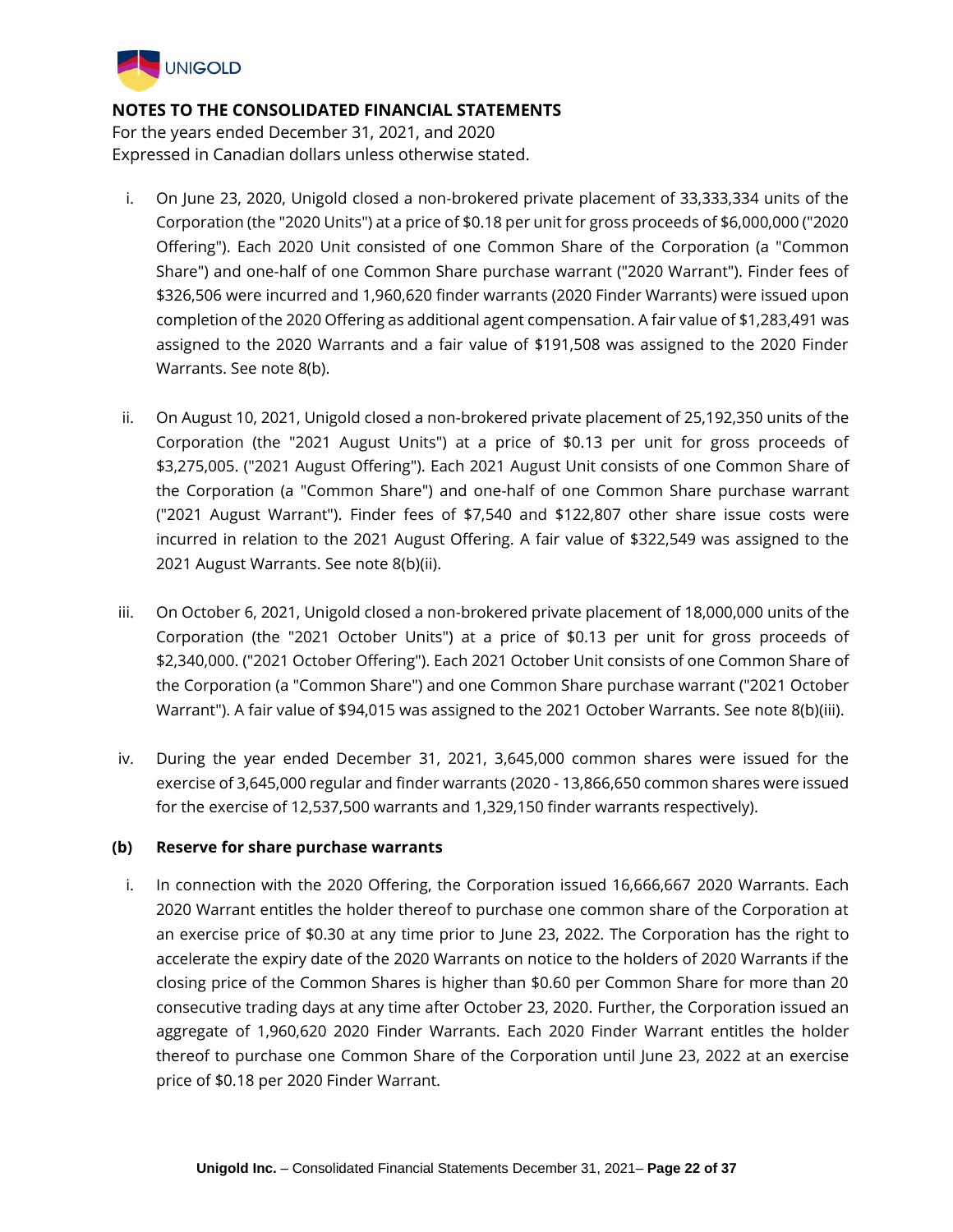

For the years ended December 31, 2021, and 2020 Expressed in Canadian dollars unless otherwise stated.

> The fair values of the 2020 Warrants and 2020 Finder Warrants were estimated at the date of issuance using the Black-Scholes option-pricing model with the following assumptions:

|                           | 2020            | 2020                   |
|---------------------------|-----------------|------------------------|
|                           | <b>Warrants</b> | <b>Finder Warrants</b> |
| Exercise price            | \$0.30          | \$0.18                 |
| <b>Expected life</b>      | 2 years         | 2 years                |
| Total fair value assigned | \$1,280,604     | \$191,508              |
| Expected volatility       | 105.5%          | 105.5%                 |
| Risk-free rate            | 0.30%           | 0.30%                  |
| Expected annual dividend  | Nil             | Nil                    |
| Grant date fair value     | \$0.077         | \$0.097                |

During the year ended December 31, 2020, 37,500 '2020' Warrants and 48,150 '2020' Finder Warrants were exercised and their respective fair values of \$2,888 and \$4,703 were reclassified to share capital.

ii. In connection with the 2021 August Offering, the Corporation issued 12,596,175 - 2021 August Warrants. Each 2021 August Warrant entitles the holder thereof to purchase one common share of the Corporation at an exercise price of \$0.30 at any time prior to August 10, 2023. The Corporation has the right to accelerate the expiry date of the 2021 August Warrants on notice to the holders if the closing price of the Common Shares is higher than \$0.60 per Common Share for more than 20 consecutive trading days at any time after December 11, 2021. The fair values of the 2021 August Warrants was estimated at the date of issuance using the Black-Scholes option-pricing model with the following assumptions:

|                           | 2021 August     |
|---------------------------|-----------------|
|                           | <b>Warrants</b> |
| Exercise price            | \$0.30          |
| <b>Expected life</b>      | 2 years         |
| Total fair value assigned | \$322,549       |
| Expected volatility       | 77.34%          |
| Risk-free rate            | 0.47%           |
| Expected annual dividend  | Nil             |
| Grant date fair value     | \$0.025         |

iii. In connection with the 2021 October Offering, the Corporation issued 18,000,000 - 2021 October Warrants. Each 2021 October Warrant entitles the holder thereof to purchase one common share of the Corporation at an exercise price of \$0.15, at any time prior to February 7, 2022. See note 16 - *Subsequent event.*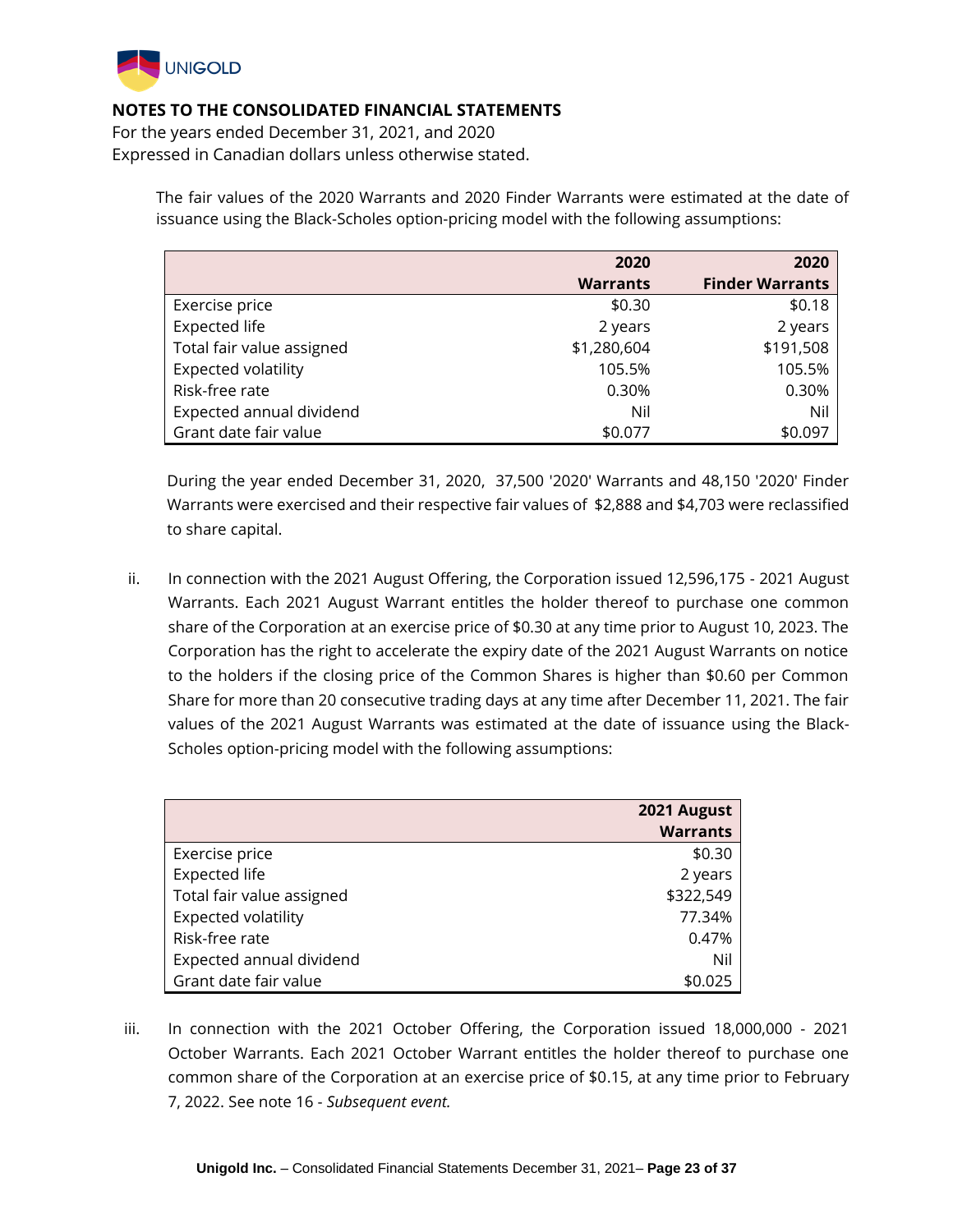

For the years ended December 31, 2021, and 2020 Expressed in Canadian dollars unless otherwise stated.

The fair value of the 2021 October Warrants was estimated at the date of issuance using the Black-Scholes option-pricing model with the following assumptions:

|                           | 2021 October    |
|---------------------------|-----------------|
|                           | <b>Warrants</b> |
| Exercise price            | \$0.15          |
| <b>Expected life</b>      | 0.34 years      |
| Total fair value assigned | \$94,015        |
| Expected volatility       | 60%             |
| Risk-free rate            | 0.52%           |
| Expected annual dividend  | Nil             |
| Grant date fair value     | \$0.005         |

- iv. During the year ended December 31, 2021:
	- a) warrant holders exercised 3,600,000 warrants for cash proceeds of \$540,000;
	- b) finder warrant holders exercised 45,000 warrants for cash proceeds of \$4,500; and
	- c) 75,000 warrants expired.

The following table summarizes the Corporation's warrants and finder warrants activity for the years ended December 31, 2021 and 2020:

|                                         |              |                  | Weighted        |
|-----------------------------------------|--------------|------------------|-----------------|
|                                         |              | Weighted         | average grant   |
|                                         | Number of    | average exercise | date fair value |
|                                         | warrants     | Price (\$)       | (\$)            |
| <b>Balance, December 31, 2019</b>       | 17,516,000   | 0.14             | 482,966         |
| Exercise of 2019 Offering Warrants      | (12,500,000) | (0.15)           | (334, 630)      |
| Exercise of 2019 Finder Warrants        | (1,281,000)  | (0.10)           | (48, 284)       |
| 2020 Offering Warrants                  | 16,666,667   | 0.30             | 1,283,491       |
| 2020 Offering Finder Warrants           | 1,960,620    | 0.18             | 191,508         |
| <b>Cancellation of Warrants</b>         | (15,000)     |                  |                 |
| Exercise of 2020 Offering Warrants      | (37, 500)    | (0.30)           | (2,888)         |
| Exercise of 2020 Finder Warrants        | (48, 150)    | (0.18)           | (4,703)         |
| <b>Balance, December 31, 2020</b>       | 22,261,637   | 0.26             | 1,567,459       |
| Expiry of 2019 Offering Warrants        | (75,000)     | (0.15)           | (2,005)         |
| Exercise of 2019 Offering Warrants      | (3,600,000)  | (0.15)           | (96, 351)       |
| <b>Exercise of 2019 Finder Warrants</b> | (45,000)     | (0.10)           | (1,696)         |
| 2021 August Offering Warrants           | 12,596,175   | 0.30             | 322,549         |
| 2021 October Offering Warrants          | 18,000,000   | 0.15             | 94,015          |
| <b>Balance, December 31, 2021</b>       | 49,137,812   | 0.24             | \$1,883,971     |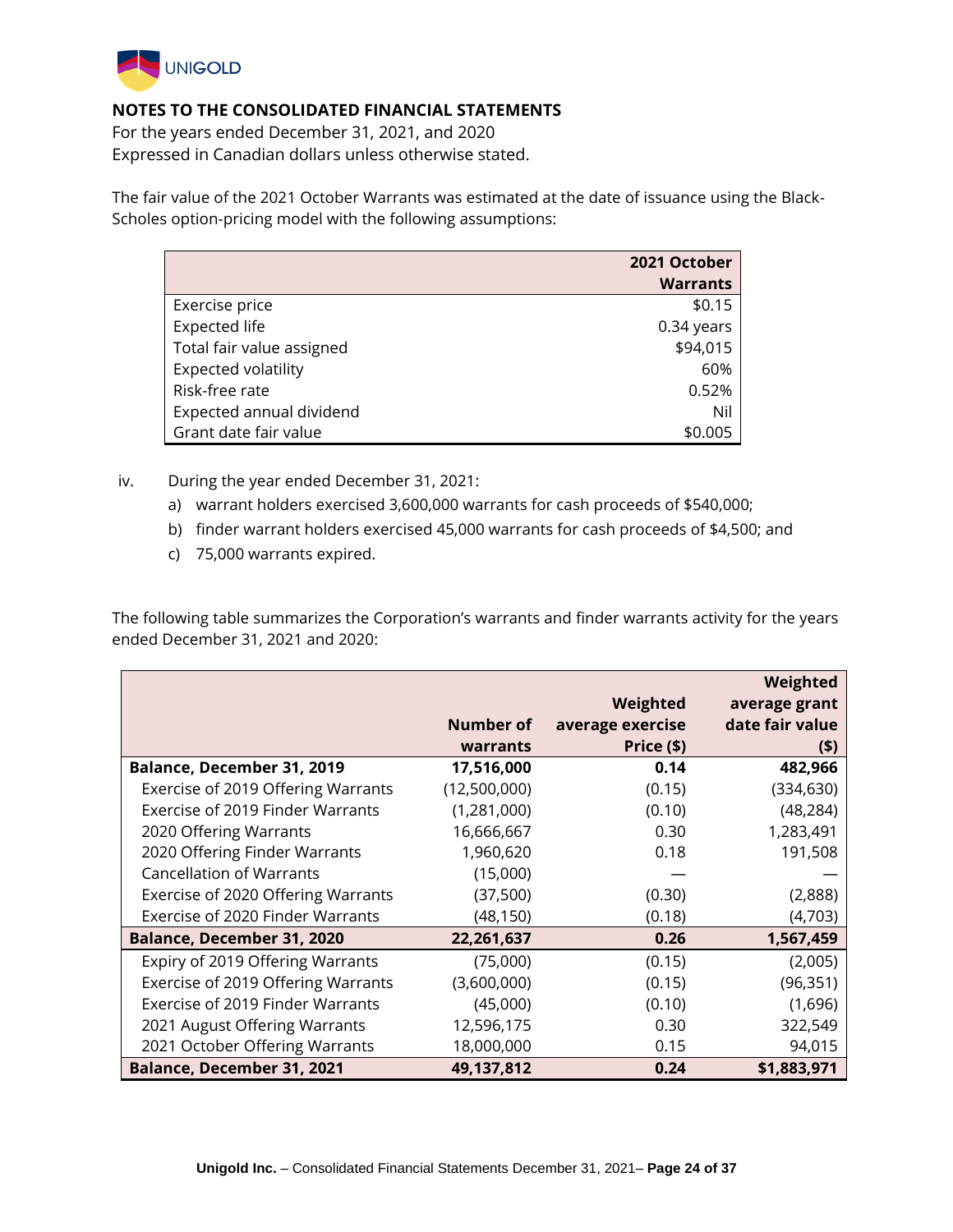

For the years ended December 31, 2021, and 2020 Expressed in Canadian dollars unless otherwise stated.

| <b>Number of</b>      |                    | Remaining                 |                    |
|-----------------------|--------------------|---------------------------|--------------------|
|                       | <b>Warrants</b>    | <b>Contractual Life -</b> |                    |
| <b>Exercise Price</b> | <b>Outstanding</b> | <b>Years</b>              | <b>Expiry Date</b> |
| \$0.15                | 18,000,000         | 0.10                      | February 7, 2022   |
| \$0.30                | 16,629,167         | 0.48                      | June 23, 2022      |
| \$0.18                | 1,912,470          | 0.48                      | June 23, 2022      |
| \$0.30                | 12,596,175         | 1.61                      | August 10, 2023    |
|                       | 49,137,812         | 0.63                      |                    |

The following table is a summary of warrants outstanding and exercisable at December 31, 2021:

#### **(c) Reserve for share-based payments**

The Corporation has a stock option plan (the "Plan"), the purpose of which is to attract, retain and motivate management, staff and consultants by providing them with the opportunity, through share options, to acquire a proprietary interest in the Corporation and benefit from its growth. The maximum number of options to be issued under the Plan shall not exceed 10% of the total number of common shares issued and outstanding. The options are non-transferable and may be granted for a term not exceeding five years. The exercise price of the options shall be determined by the board of directors on the basis of the market price of the common shares, subject to all applicable regulatory requirements.

i. On March 4, 2020, the Corporation granted an aggregate of 150,000 stock options to two officers and a consultant. Each stock option allows the holder to acquire one common share of the Corporation at an exercise price of \$0.15 for a period of five years. The options vested as set out in the table below. The options were estimated using the Black-Scholes option pricing model based on the following assumptions:

| Grant date                  | March 4, 2020     | March 4, 2020     |
|-----------------------------|-------------------|-------------------|
| Number of options           | 100,000           | 50,000            |
| Exercise price              | \$0.15            | \$0.15            |
| Total fair value assigned   | \$10,336          | \$5,155           |
| Vesting period              | On the grant date | 1/4 every 90 days |
| <b>Expected life</b>        | 5.0 years         | 5.0 years         |
| Expected volatility         | 89.0%             | 89.0%             |
| Risk-free rate              | 0.88%             | 0.88%             |
| Expected annual dividends   | \$nil             | \$nil             |
| <b>Expected forfeitures</b> | Nil               | Nil               |
| Grant date fair value       | \$0.103           | \$0.103           |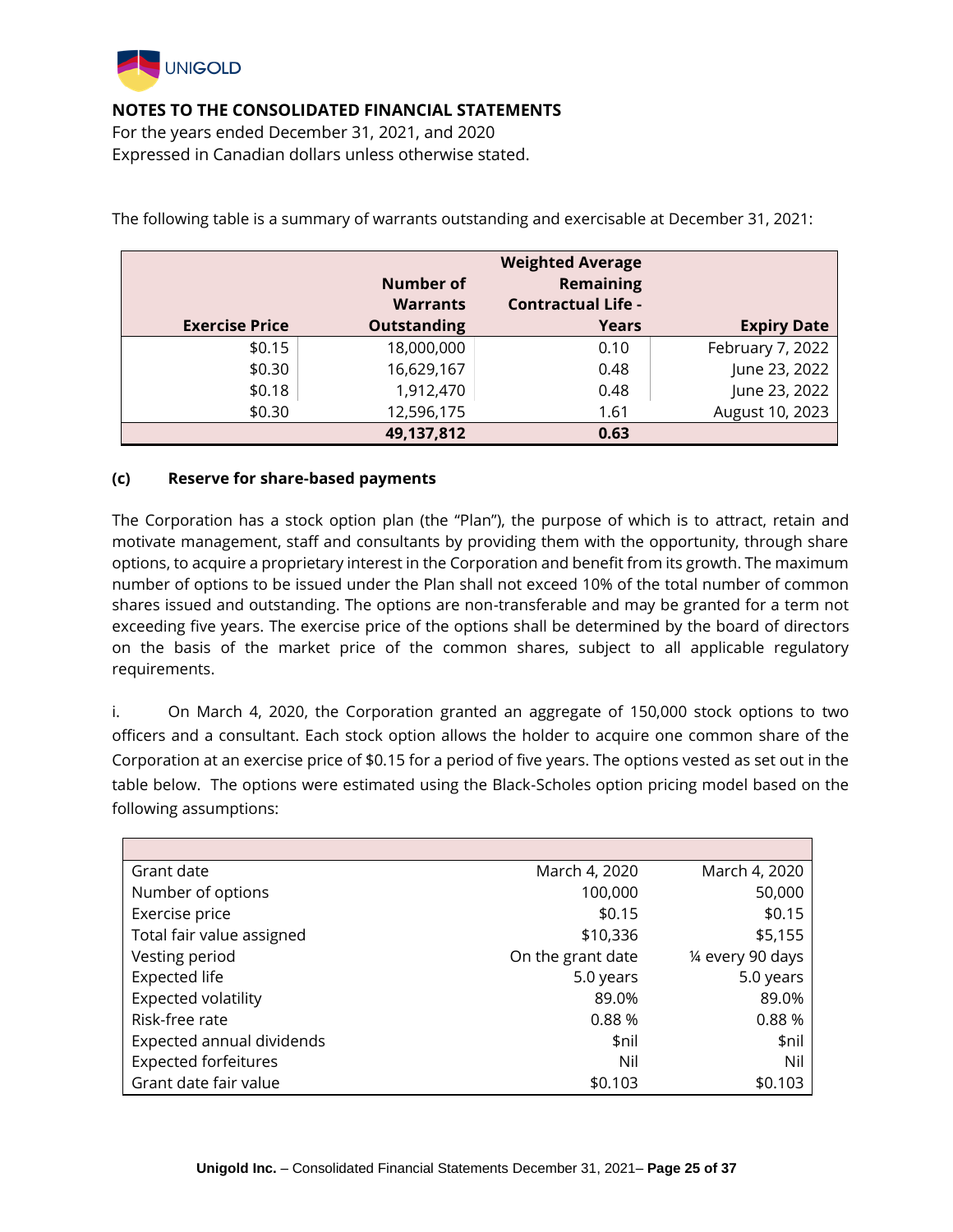

For the years ended December 31, 2021, and 2020 Expressed in Canadian dollars unless otherwise stated.

ii. On September 28, 2020, the Corporation granted an aggregate of 6,000,000 stock options to directors, officers, employees and consultants. Each stock option allows the holder to acquire one common share of the Corporation at an exercise price of \$0.34 for periods of one year or two years. The options tabled in Column 1 vested on the grant date and were estimated to have a total fair value of \$521,743 using the Black-Scholes option pricing model based on the assumptions indicated.

The options tabled in Column 2 vested on the grant date and were estimated to have a total fair value of \$266,017, using the Black-Scholes pricing model based on the assumptions indicated.

The 500,000 stock options tabled in Column 3 were granted to a professional investor relations firm and, pursuant to the securities rules, these options vested 25% every quarter commencing on the date of grant. During the year ended December 31, 2021 a total of \$70,233 was recorded as share-based payment expense for the options that vested during the year.

On September 28, 2021 all stock options tabled in Columns 1 and 3 expired. The total fair value of \$586,961 of these options was reclassified to deficit.

| Grant date                  | Sept. 28, 2020    | Sept. 28, 2020    | Sept. 28, 2020    |
|-----------------------------|-------------------|-------------------|-------------------|
| Number of options           | 4,000,000         | 1,500,000         | 500,000           |
| Exercise price              | \$0.34            | \$0.34            | \$0.34            |
| Total fair value            | \$521,743         | \$266,017         | \$65,218          |
| Vesting period              | On the grant date | On the grant date | 1⁄4 every 90 days |
| <b>Expected life</b>        | 1 year            | 2 years           | 1 year            |
| Expected volatility         | 100%              | 100%              | 100%              |
| Risk-free rate              | 0.23%             | 0.23%             | 0.23%             |
| Expected annual dividends   | \$nil             | \$nil             | \$nil             |
| <b>Expected forfeitures</b> | Nil               | Nil               | Nil               |
| Grant date fair value       | \$0.13            | \$0.177           | \$0.13            |

iii. On February 5, 2021, the Corporation granted 1,000,000 stock options to employees of Unigold Dominicana S.R.L. Each stock option allows the holder to acquire one common share of the Corporation at an exercise price of \$0.30 for up to five years from the grant date. The options vest as set out below. The options are estimated to have a fair value of \$215,062 on the grant date, using the Black-Scholes option pricing model based on the following assumptions: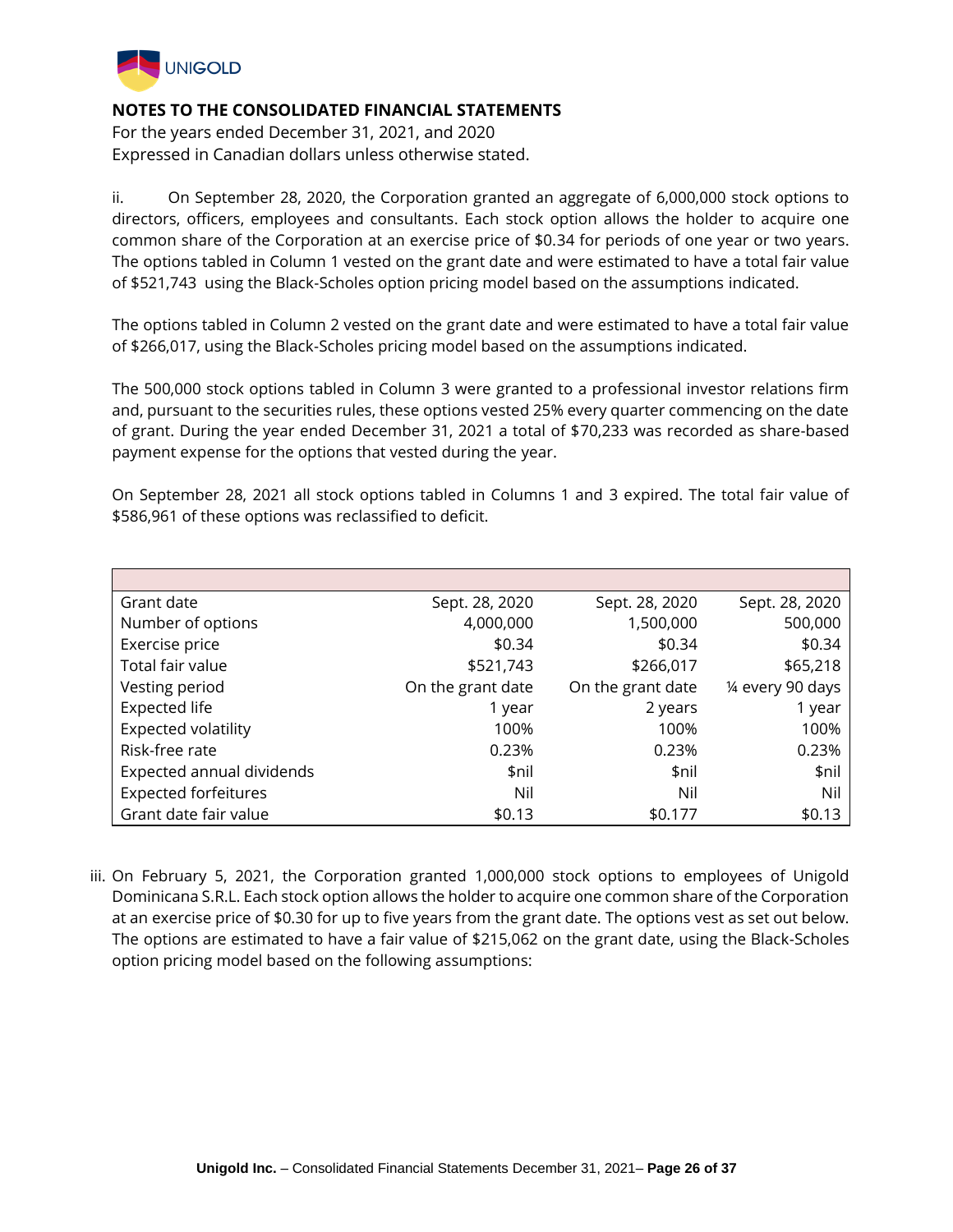

For the years ended December 31, 2021, and 2020 Expressed in Canadian dollars unless otherwise stated.

| Grant date                  | February 5, 2021          |
|-----------------------------|---------------------------|
| Number of options           | 1,000,000                 |
| Exercise price              | \$0.30                    |
| Total fair value            | \$215,062                 |
| Vesting periods             | 25% every six months      |
|                             | commencing August 5, 2021 |
| <b>Expected life</b>        | 5 years                   |
| Expected volatility         | 95.32%                    |
| Risk-free rate              | 0.48%                     |
| Expected annual dividends   | \$nil                     |
| <b>Expected forfeitures</b> | Nil                       |
| Grant date fair value       | \$0.22                    |

During the year ended December 31, 2021, a total of \$158,738 has been recorded as share-based compensation expense for these options.

iv. On June 1, 2021, the Corporation granted 200,000 stock options to a newly appointed director. Each stock option allows the holder to acquire one common of the Corporation at an exercise price of \$0.22 for up to five years from the grant date. The options vested on the date of grant. The options are estimated to have a fair value of \$41,770 on the grant date, using the Black-Scholes option pricing model based on the following assumptions:

| Grant date                  | June 1, 2021 |
|-----------------------------|--------------|
| Number of options           | 200,000      |
| Exercise price              | \$0.22       |
| Total fair value            | \$41,770     |
| Vesting                     | Immediately  |
| <b>Expected life</b>        | 5 years      |
| <b>Expected volatility</b>  | 120.52%      |
| Risk-free rate              | 1.35%        |
| Expected annual dividends   | \$nil        |
| <b>Expected forfeitures</b> | Nil          |
| Grant date fair value       | \$0.18       |

v. On December 1, 2021, the Corporation granted 1,050,000 stock options to a newly appointed officer. Each stock option allows the holder to acquire one common of the Corporation at an exercise price of \$0.15 for up to five years from the grant date. The options vest 33% every six months commencing June 1, 2022. The options are estimated to have a fair value of \$79,103 on the grant date, using the Black-Scholes option pricing model based on the following assumptions: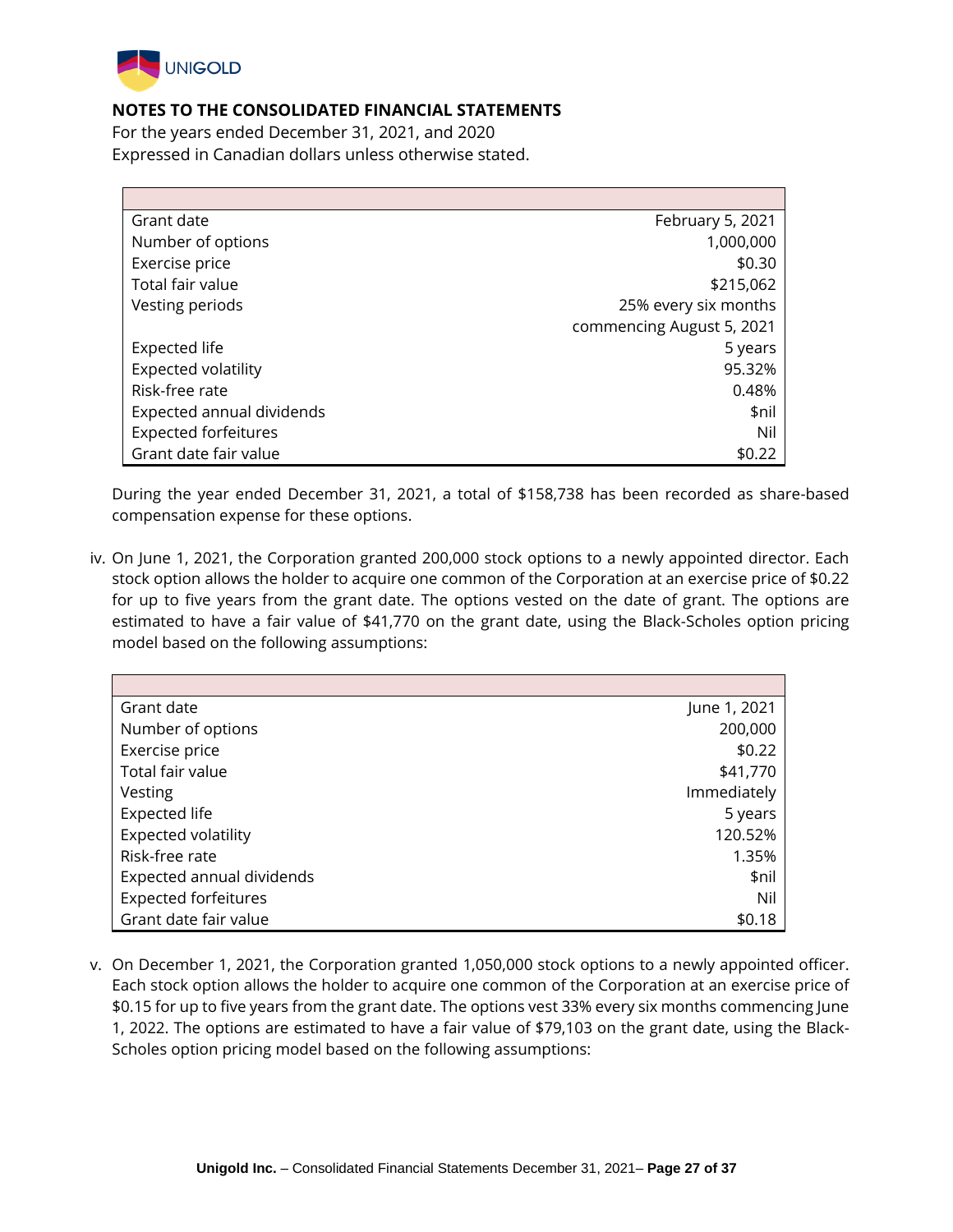

For the years ended December 31, 2021, and 2020 Expressed in Canadian dollars unless otherwise stated.

| Grant date                  | December 1, 2021     |
|-----------------------------|----------------------|
| Number of options           | 1,050,000            |
| Exercise price              | \$0.15               |
| Total fair value            | \$79,103             |
| Vesting                     | 33% every six months |
| <b>Expected life</b>        | 5 years              |
| Expected volatility         | 122.54%              |
| Risk-free rate              | 1.42%                |
| Expected annual dividends   | \$nil                |
| <b>Expected forfeitures</b> | Nil                  |
| Grant date fair value       | \$0.08               |

During the year ended December 31, 2021, a total of \$8,507 has been recorded as share-based compensation expense for the vested options.

The following table summarizes the Corporation's stock option activity for the years ended December 31, 2021 and 2020:

|                                   | Number of     | <b>Weighted average</b> |
|-----------------------------------|---------------|-------------------------|
|                                   | options       | exercise price          |
| Balance, December 31, 2019        | 5,800,000     | \$0.22                  |
| Granted                           | 6,000,000     | 0.34                    |
| Granted                           | 150,000       | 0.15                    |
| Exercised, expired                | (2, 154, 000) | (0.22)                  |
| <b>Balance, December 31, 2020</b> | 9,796,000     | \$0.29                  |
| Expired (granted 2020)            | (4,500,000)   | (0.34)                  |
| Expired (granted 2015)            | (1,500,000)   | (0.35)                  |
| Granted                           | 1,000,000     | 0.30                    |
| Granted                           | 200,000       | 0.22                    |
| Granted                           | 1,050,000     | 0.15                    |
| <b>Balance, December 31, 2021</b> | 6,046,000     | \$0.22                  |

The following table summarizes the Corporation's share-based payments reserve activity during the years ended December 31, 2021 and 2020:

|                                  | Year ended               | Year ended        |
|----------------------------------|--------------------------|-------------------|
|                                  | <b>December 31, 2021</b> | December 31, 2020 |
| Balance, beginning of year       | \$1,697,134              | \$1,135,429       |
| Exercised                        |                          | (207, 732)        |
| Expired - transferred to deficit | (1, 111, 961)            | (29, 391)         |
| Granted                          | 279,248                  | 798,828           |
| <b>Balance, end of year</b>      | \$864,421                | \$1,697,134       |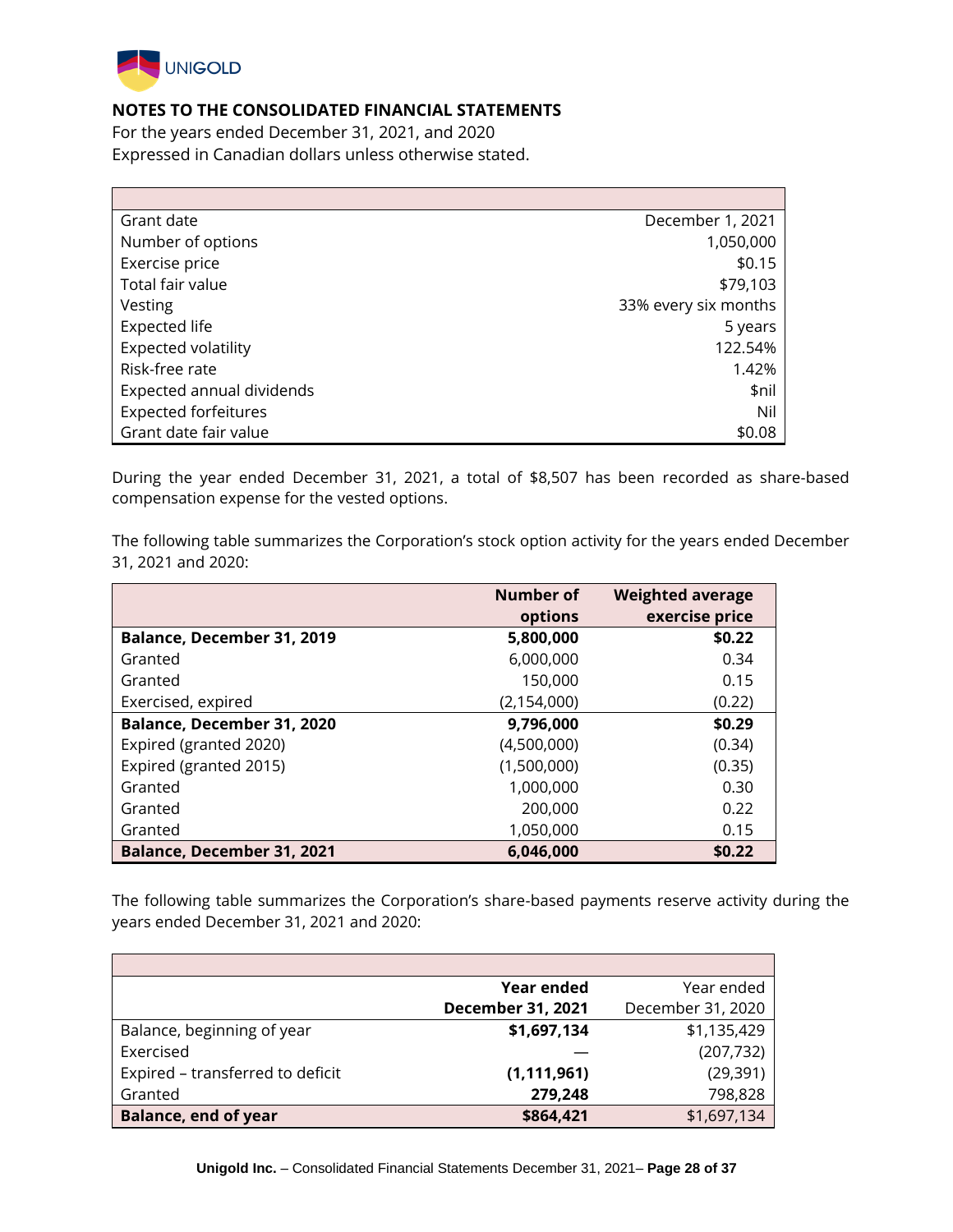

For the years ended December 31, 2021, and 2020 Expressed in Canadian dollars unless otherwise stated.

| <b>Exercise</b><br><b>Price</b> | Number of<br><b>Options</b><br><b>Outstanding</b> | Weighted<br><b>Average</b><br><b>Remaining</b><br><b>Contractual</b><br>Life - Years | <b>Number of</b><br><b>Options</b><br><b>Exercisable</b> | <b>Expiry Date</b> |
|---------------------------------|---------------------------------------------------|--------------------------------------------------------------------------------------|----------------------------------------------------------|--------------------|
| \$0.34                          | 1,500,000                                         | 0.74                                                                                 | 1,500,000                                                | September 28, 2022 |
| \$0.20                          | 1,950,000                                         | 2.73                                                                                 | 1,950,000                                                | September 25, 2024 |
| \$0.23                          | 196,000                                           | 2.92                                                                                 | 196,000                                                  | December 6, 2024   |
| \$0.15                          | 150,000                                           | 3.17                                                                                 | 150,000                                                  | March 4, 2025      |
| \$0.30                          | 1,000,000                                         | 4.10                                                                                 | 250,000                                                  | February 5, 2026   |
| \$0.22                          | 200,000                                           | 4.67                                                                                 | 200,000                                                  | June 1, 2026       |
| \$0.15                          | 1,050,000                                         | 4.92                                                                                 |                                                          | December 1, 2026   |
| \$0.22                          | 6,046,000                                         | 2.92                                                                                 | 4,246,000                                                |                    |

The following table summarizes the Corporation's outstanding stock options as at December 31, 2021:

#### **9. Net Loss per Share**

For the years ended December 31, 2021 and 2020, the weighted average number of common shares outstanding was 143,530,008 (2020 – 119,105,190) and the effect of outstanding stock options and warrants on loss per share was anti-dilutive. As such, the effect of outstanding stock options and warrants used to calculate the diluted loss per share has not been disclosed for the periods presented.

## **10. Related Party and Transactions and Key Management Compensation**

#### **a) Related Party Transactions**

The Corporation's related parties as defined by IAS 24, *Related Party Disclosures*, include the Corporation's subsidiaries (note 1), the Board of Directors and enterprises that are controlled by these individuals and key management as well as certain persons performing similar functions.

During the years ended December 31, 2021 and 2020, the Corporation entered into the following transactions with related parties:

| Years ended December 31,                           | 2021     | 2020      |
|----------------------------------------------------|----------|-----------|
| Compensation paid to a company controlled by a key |          |           |
| management person <sup>(1)</sup>                   | \$16.319 | \$236,655 |

(1) A total of \$16,319 (2020 - \$236,655) was paid to a company ("Hanson") controlled by the Chief Operating Officer ("COO") for technical services provided by Hanson and its employees; effective August 1, 2020, the COO became a full-time employee of the Corporation; 100% (2020 – 90%) of these costs have been charged to exploration expenditures.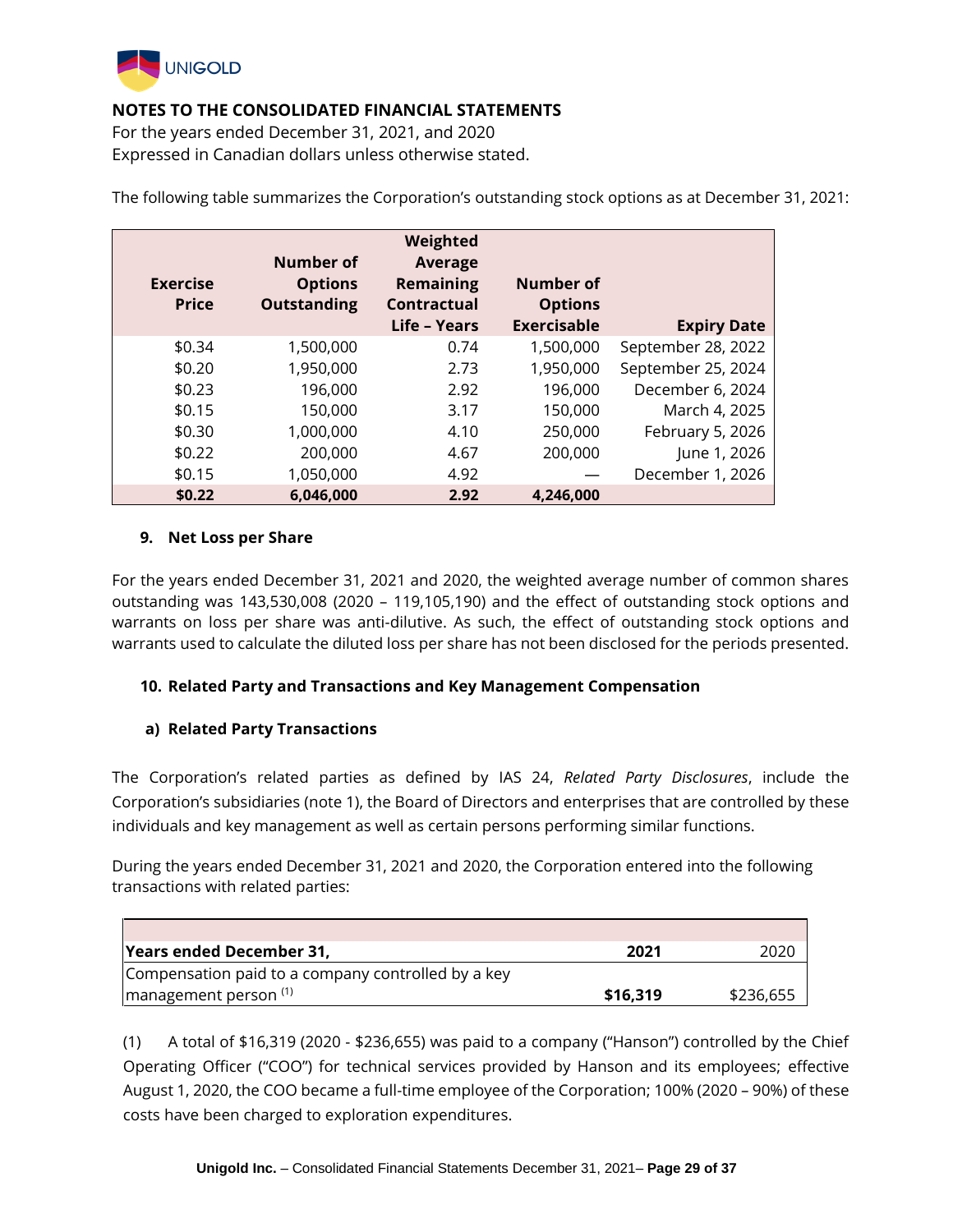

For the years ended December 31, 2021, and 2020 Expressed in Canadian dollars unless otherwise stated.

(2) An officer of the Corporation subscribed for 101,700 Units of the 2021 August Offering.

## **b) Key Management Compensation**

Effective January 1, 2020, the Corporation retained Grove Corporate Services ("Grove") to provide CFO, Corporate Secretary and Administrative services to the Corporation.

The following is the compensation recorded for Key Management, the aggregate of which was paid to individuals, personal management corporations, and Grove, during the years ended December 31, 2021 and 2020:

| Years ended December 31,                                     | $2021$ (1)(2) | 2020        |
|--------------------------------------------------------------|---------------|-------------|
| Management fees                                              | \$919,726     | \$633,887   |
| Directors' fees                                              | 111,667       | 130,000     |
| Share-based compensation                                     | 209,134       | 798,828     |
|                                                              | 1,240,527     | 1,562,715   |
| Corporate service fees for CFO and Corp. Sec. <sup>(3)</sup> | 184,000       | 113,879     |
| Compensation paid to the Country Director, Dominican         |               |             |
| Republic. (4)                                                | 213,660       |             |
| Compensation paid to a company controlled by the V.P         |               |             |
| Exploration <sup>(5)</sup>                                   | 16,319        | 236,655     |
|                                                              | \$1,654,506   | \$1,913,249 |

(1) Includes the net wages, source deductions and bonuses for the CEO and Vice President, Exploration. A total of \$368,000 in salaries were allocated to exploration and evaluation expenditures in 2021.

- (2) Directors' fees were lower in 2021 because two directors did not stand for re-election at the Annual General Meeting held October 27, 2020; one new director was appointed mid-year 2021.
- (3) A total of \$184,000 (2020 \$113,879) was paid to Grove for professional management services (the "Services") including those provided by the Chief Financial Officer ("CFO") and Corporate Secretary. A performance bonus was to Grove in 2021 (2020 - \$nil).
- (4) A total of \$213,660 was paid to the Country Director in the DR (2020 \$nil). A performance bonus was paid in 2021 (2020 - \$nil). 100% of the compensation paid to the Country Director has been allocated to exploration and evaluation expenses.
- (5) For the year ended December 31, 2021, a total of \$16,319 was paid to a company ("Hanson") controlled by the Vice President Exploration. From January 1, 2020 to July 31, 2020, a total of \$236,655 was paid to Hanson for technical services. These amounts were allocated to exploration and evaluation expenditures.
- (6) The expenses cited in items (1) to (5) were incurred in the normal course of business and all negotiated on standard commercial terms. At December 31, 2021, a total of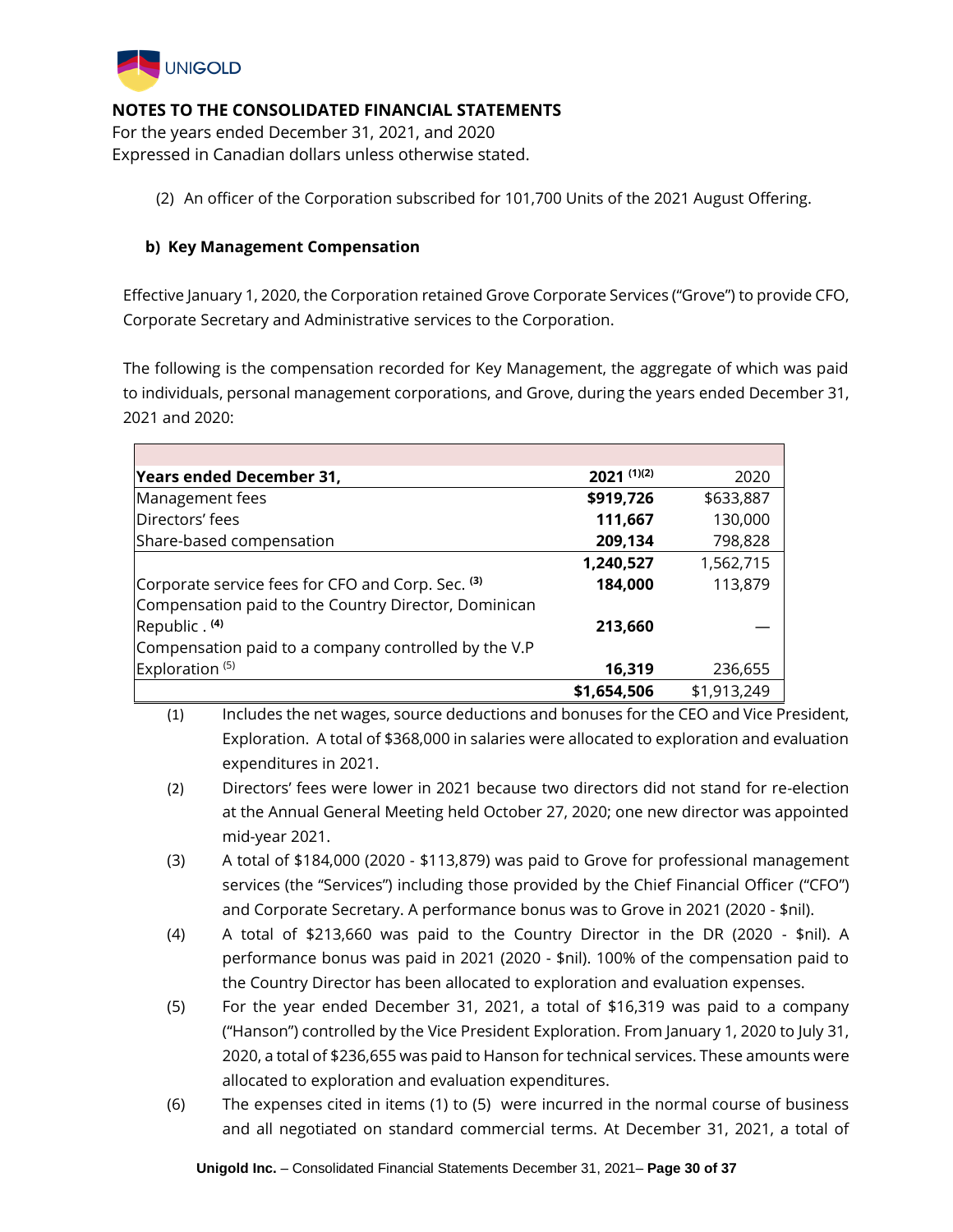

For the years ended December 31, 2021, and 2020 Expressed in Canadian dollars unless otherwise stated.

> \$15,957 (2020 - \$nil ) is recorded in accounts payable for unpaid fees and disbursements owed to Key Management.

#### **11. Financial Risk Management**

The Corporation's risk exposures and the impact on the Corporation's financial instruments are summarized below. There have been no changes in the risks, objectives, policies and procedures during 2021 and 2020.

#### **(a) Credit risk**

Credit risk is the risk of loss associated with a counterparty's inability to fulfill its payment obligations. The Corporation's credit risk is primarily attributable to cash and other receivables.

Cash is held with a reputable Canadian financial institution, from which management believes the risk of loss to be minimal.

Financial instruments included in other receivables consist of sales tax due from the Federal Government of Canada. Other receivables are in good standing as of December 31, 2020. Management believes that the credit risk concentration with respect to financial instruments included in other receivables is minimal.

#### **(b) Liquidity risk**

The Corporation has in place a planning and budgeting process to help determine the funds required to support the Corporation's normal operating requirements on an ongoing basis and its capital, administrative, and exploration and evaluation expenditures. The Corporation ensures that there are sufficient funds to meet its short-term requirements, taking into account its anticipated cash flows from operations and its holdings of cash.

As at December 31, 2021, the Corporation a) has working capital of \$3,066,198 (2020 – \$4,391,874) and cash balances of \$3,003,939 (2020 – \$4,034,564) to settle current accounts payable and accrued liabilities of \$374,516 (2020 – \$107,324). The Corporation's other current assets consist of other receivables of \$320,977 (2020 – \$174,811) and other financial assets and prepaid expenses of \$115,798 (2020 – \$289,823).

#### **(c) Market risk**

At the present time, the Corporation does not hold any interest in a mining property that is in production. The Corporation's viability and potential success depends on its ability to develop, exploit, and generate revenue from the development of mineral deposits. Revenue, cash flow, and profits from any future mining operations in which the Corporation is involved will be influenced by precious and/or base metal prices and by the relationship of such prices to production costs. Such prices can fluctuate widely and are affected by numerous factors beyond the Corporation's control.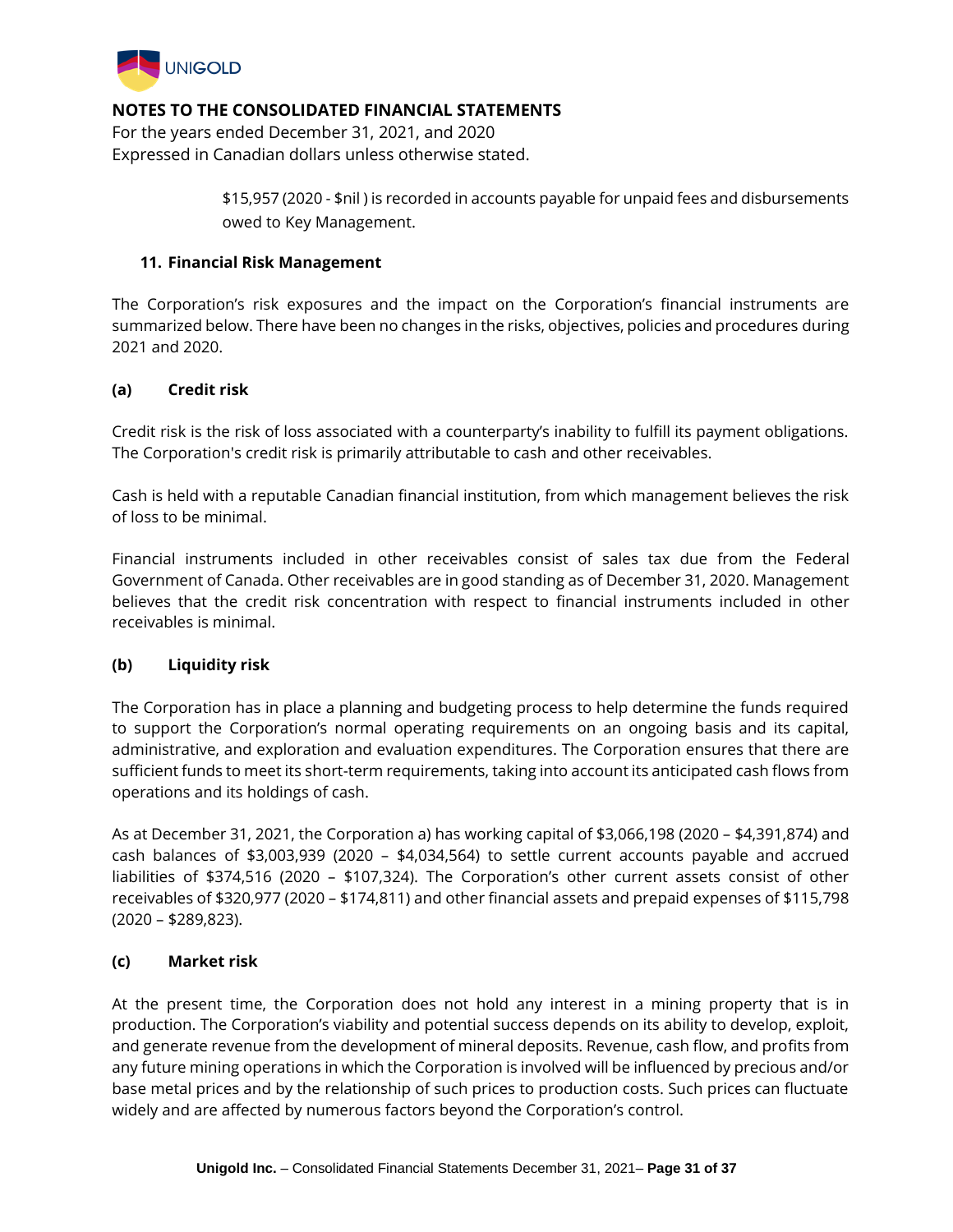

For the years ended December 31, 2021, and 2020 Expressed in Canadian dollars unless otherwise stated.

## **(d) Foreign exchange risk**

The Corporation's financings are in Canadian dollars. Certain of the Corporation's subsidiary Unigold Dominicana, S.R.L.'s activities are incurred in U.S. dollars (USD) and Dominican Pesos (DOP) and are therefore subject to gains or losses due to fluctuations in exchange rates. The Corporation is therefore subject to foreign exchange risk. As at December 31, 2021, the Corporation had foreign cash balances in the Canadian equivalent of \$75,218 (2020 – \$308,579) and trade payables of \$23,852 (2020 – \$30,097). Sensitivity to a plus or minus 5% change in the foreign exchange rate would have resulted in a decrease in the net assets of the Corporation in the amount of \$2,568 at December 31, 2021 (2020 - \$13,924). The Corporation does not undertake currency hedging activities to mitigate its foreign currency risk.

## **(e) Interest rate risk**

Interest rate risk is the risk that the fair value of future cash flows of a financial instrument will fluctuate because of changes in market interest rates. The Corporation's current policy is to earn interest on investment-grade short-term deposit certificates issued by its financial institutions. The Corporation periodically monitors the investments it makes and is satisfied with the creditworthiness of its financial institutions. As of December 31, 2021, interest rate risk is minimal since the Corporation has no interest-bearing debt instruments.

A sensitivity analysis has determined that an interest rate fluctuation of 1% would not have resulted in significant fluctuation in the interest income during the year ended December 31, 2021.

## **(f) Fair value of financial assets and liabilities**

Fair value estimates are made at the statement of financial position date based on relevant market information and information about the financial instrument. These estimates are subjective in nature and involve uncertainties in significant matters of judgment and therefore cannot be determined with precision. Changes in assumptions could significantly affect these estimates.

The book values of cash, other receivables, and accounts payable and accrued liabilities approximate their respective fair values due to the short-term nature of these instruments.

## **12. Capital Risk Management**

The Corporation considers its capital structure to consist of equity attributable to shareholders of the Corporation which at December 31, 2021 was \$3,981,430 (2020 – \$5,175,031). The Corporation manages its capital structure and makes adjustments to it, in order to have the funds available to support its exploration and corporate activities.

The Corporation's objective when managing capital is to safeguard the Corporation's ability to continue as a going concern in order to pursue the exploration of its exploration properties and maximize shareholder returns. The Corporation satisfies its capital requirements through careful management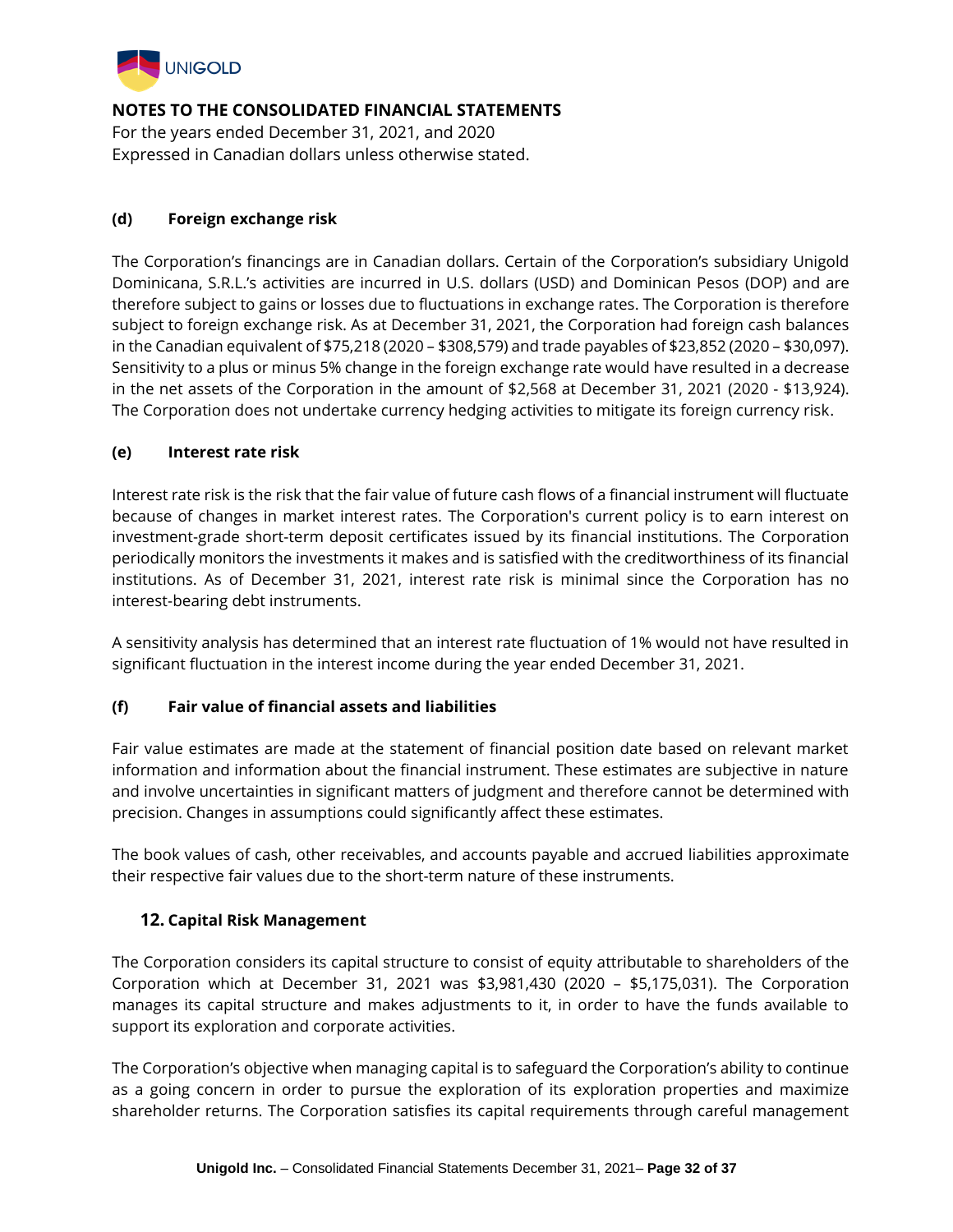

For the years ended December 31, 2021, and 2020 Expressed in Canadian dollars unless otherwise stated.

of its cash resources and by utilizing its existing credit facility or equity issues, as necessary, based on the prevalent economic conditions of both the industry and the capital markets and the underlying risk characteristics of the related assets.

Management reviews its capital management approach on an ongoing basis. The Corporation and its subsidiaries are not subject to externally imposed capital requirements other than the capital requirements of the TSX Venture Exchange which requires adequate working capital or financial resources of the greater of (i) \$50,000 and (ii) an amount required in order to maintain operations and cover general and administrative expenses for a period of 6 months. At December 31, 2021 the Corporation is compliant with Policy 2.5 of the TSX Venture Exchange.

## **13. Commitments and Contingencies**

## **(a) Legal proceedings**

The Corporation and its entities are party to certain legal proceedings arising in the ordinary course of business. In the opinion of management, there are no current legal proceedings or other claims outstanding, which, on final disposition, could have a material adverse effect on the financial position of the Corporation.

## **(b) Environmental matters**

The Corporation's exploration activities are subject to various laws and regulations governing the protection of the environment. These laws and regulations are continually changing and generally becoming more restrictive. The Corporation conducts its operations so as to protect public health and the environment and believes its operations are materially in compliance with all applicable laws and regulations. The Corporation has made, and expects to make in the future, expenditures to comply with such laws and regulations.

The Corporation has operated in the mineral exploration industry in the Dominican Republic for many years. The enforcement of environmental regulation in the Dominican Republic is evolving and the enforcement posture of government authorities is continually being reconsidered. The Corporation periodically evaluates its obligations under environmental regulations.

#### **(c) Guarantees**

The Corporation has no guarantees outstanding.

## **(d) Contingencies**

The Corporation's contractual obligations are listed below. As none of the obligations have been triggered, the Corporation has not recorded any liabilities in the financial statements.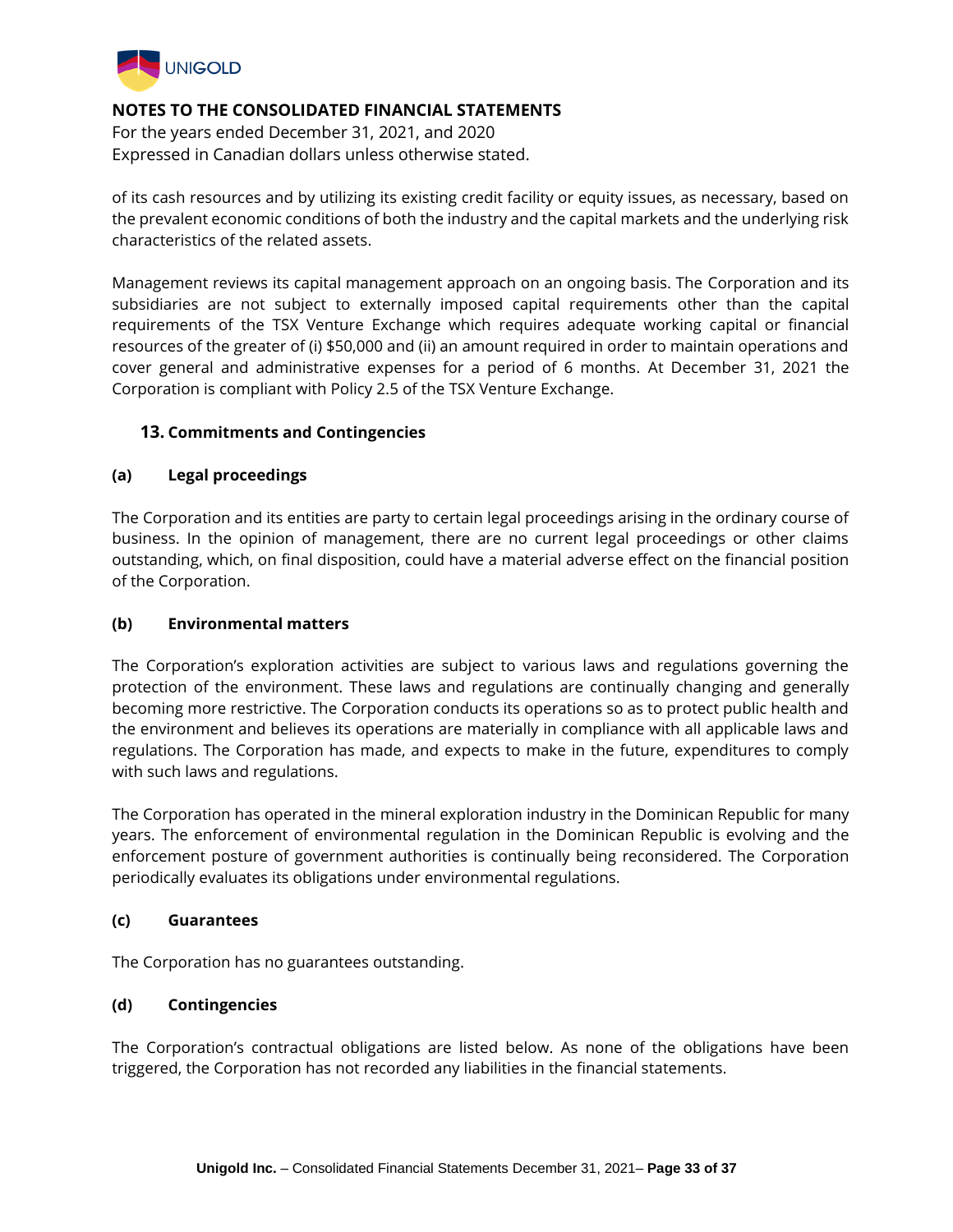

For the years ended December 31, 2021, and 2020 Expressed in Canadian dollars unless otherwise stated.

#### Operating contractual obligations

Minimum contractual payments over the next five years are estimated as follows:

| Year                      | <b>Total</b> | 2022        | 2023 | 2024  | 2025 | 2026                     |
|---------------------------|--------------|-------------|------|-------|------|--------------------------|
| Office lease              | \$4,000      | \$4,000     | $$-$ | $$ -$ | \$-  | $$ -$                    |
| Corporate services        | 84,000       | 84,000      |      |       |      | $\overline{\phantom{0}}$ |
| Management fees (Canada)  | 847,500      | 847,500     |      |       |      |                          |
| Management fees (DR)      | 125,000      | 125,000     |      |       |      |                          |
| <b>Technical services</b> | 407,776      | 407,776     |      |       |      |                          |
|                           | \$1,468,276  | \$1,468,276 | \$-  | $S-$  | \$-  | \$–                      |

The Corporation has entered into a lease for office premises in which it applies the short-term lease recognition exception. The lease is for rental space situated In the Dominican Republic and has a life of one year. The cost is expensed to the E&E costs. There are no restrictions placed upon the lessee by entering into this lease. The Corporation is applying the exemption under IFRS 16 for this short-term lease.

#### Corporate Services Agreement

Commencing January 1, 2020, the Corporation entered into an agreement with Grove Corporate Services. Grove is a private company that provides CFO and Corporate Secretarial consulting services, corporate communications and administrative services to the Corporation, at a monthly cost of \$7,000. This is an annual, renewable agreement which may be terminated by the Corporation with 90 days' written notice provided to Grove of the Corporation's intention to terminate the agreement. See note 10 – *Related Party Transactions*.

#### Management and Directors Fees

- i. The Corporation is a party to certain Management employment contracts in Canada and in the Dominican Republic. If the employees are terminated for 'other than cause", certain employees shall be entitled to severance payouts in amounts established in their employment agreements. Employees and consultants may also be entitled to annual bonuses depending on the terms of their employment/engagement.
- ii. Directors' fees are set at \$20,000 per annum, per director. The Chair of the Audit Committee receives an additional \$20,000 per annum, for serving in that role.
- iii. The Dominican Republic has laws requiring severance payments if employees are terminated. At December 31, 2021, the total liability is approximately CAD\$178,326. This figure changes subject to fluctuating foreign exchange rates and the number of employees hired. As the likelihood of the terminations taking place is not determinable, the contingent payments have not been recorded in the Annual Financial Statements.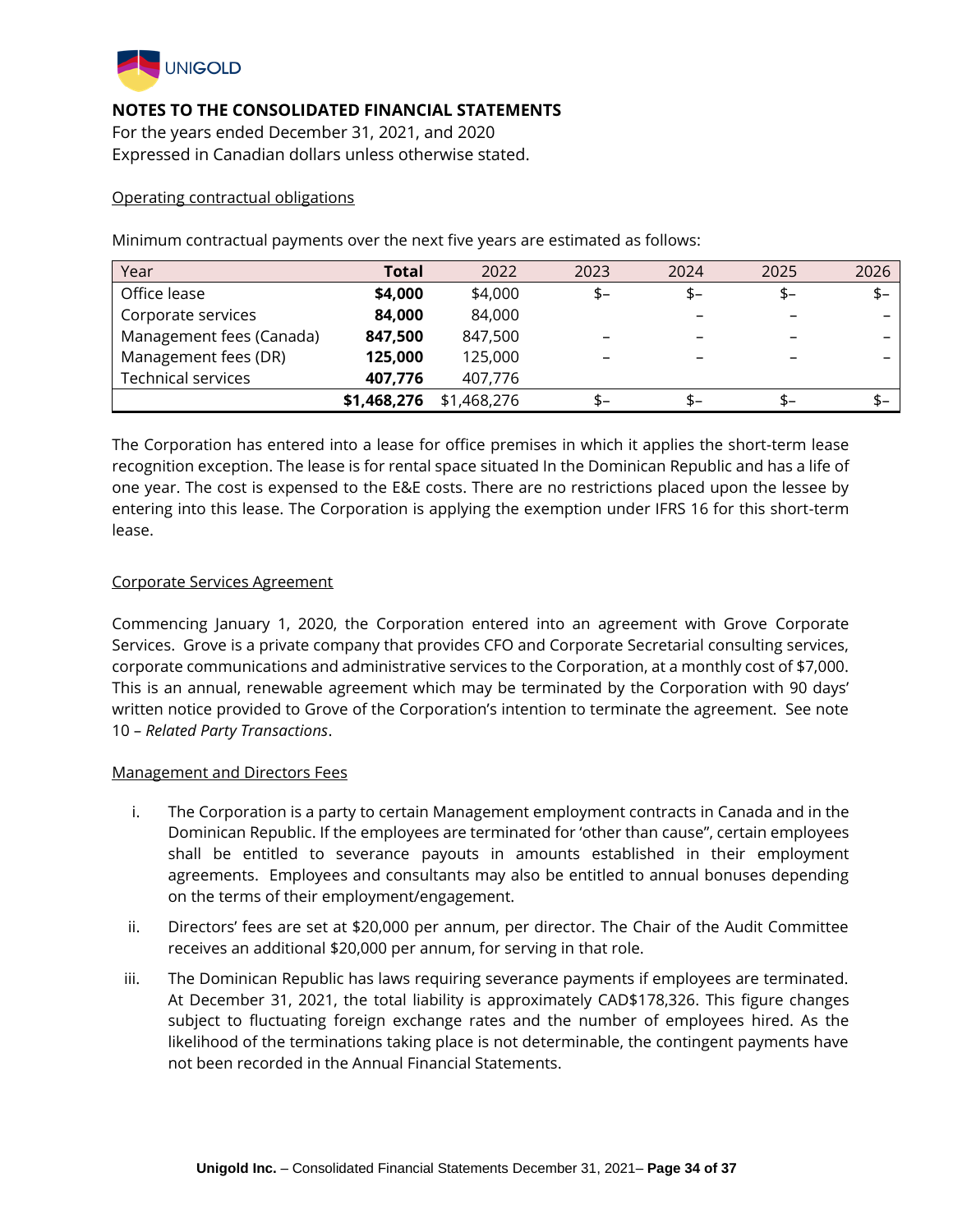

For the years ended December 31, 2021, and 2020 Expressed in Canadian dollars unless otherwise stated.

#### Technical contracts

From time to time, the Corporation engages technical consulting firms to deliver specialty services for the Corporation's ongoing projects. These contracts are structured on standard commercial terms and rates and may include a 'break fee' if early termination is sought by the Corporation. As the Corporation moves towards development more technical service contracts will be contemplated.

#### 2015 Private Placement Rights and Options

In connection with the 2015 private placement, an investment agreement was signed which gives Osisko Gold Royalties Ltd. ("Osisko") certain rights as long as Osisko continued to hold Unigold shares equal to at least 10% of the issued and outstanding Unigold shares on a non-diluted basis. Osisko dropped below 10% ownership based on the June 23, 2020 financing. As a result, many of the rights granted to Osisko in the 2015 placement have terminated. Osisko continues to hold an option to purchase a 2% net smelter return ("NSR") royalty on Unigold's Neita property for a consideration of \$2,000,000, exercisable 90 days following the delivery of a feasibility study. Once exercised, Unigold will have the right to repurchase a 1% NSR (being 50% of the 2% NSR held by Osisko) for \$1,000,000 until 90 days following the achievement of commercial production.

## **14. Segmented Information**

The Corporation's only activity is mineral exploration and evaluation. All of the Corporation's land, vehicles, field equipment, and camp and buildings (see note 6) are physically located in the Dominican Republic. All of the Corporation's exploration and evaluation activities referred to in note 7 relate to properties in the Dominican Republic.

|                             | As at and for the year ended December 31, 2021 |                  |           |
|-----------------------------|------------------------------------------------|------------------|-----------|
|                             |                                                | <b>Dominican</b> |           |
|                             | Canada                                         | <b>Republic</b>  | Total     |
|                             | S                                              |                  |           |
| Assets                      | 3,336,428                                      | 1,022,349        | 4,358,777 |
| Liabilities                 | 338,544                                        | 35,972           | 374,516   |
| Investment income           | 7,219                                          |                  | 7,219     |
| <b>Exploration expenses</b> | 368,000                                        | 4,860,240        | 5,228,240 |
| Other expenses              | 1,920,378                                      | 297,331          | 2,217,709 |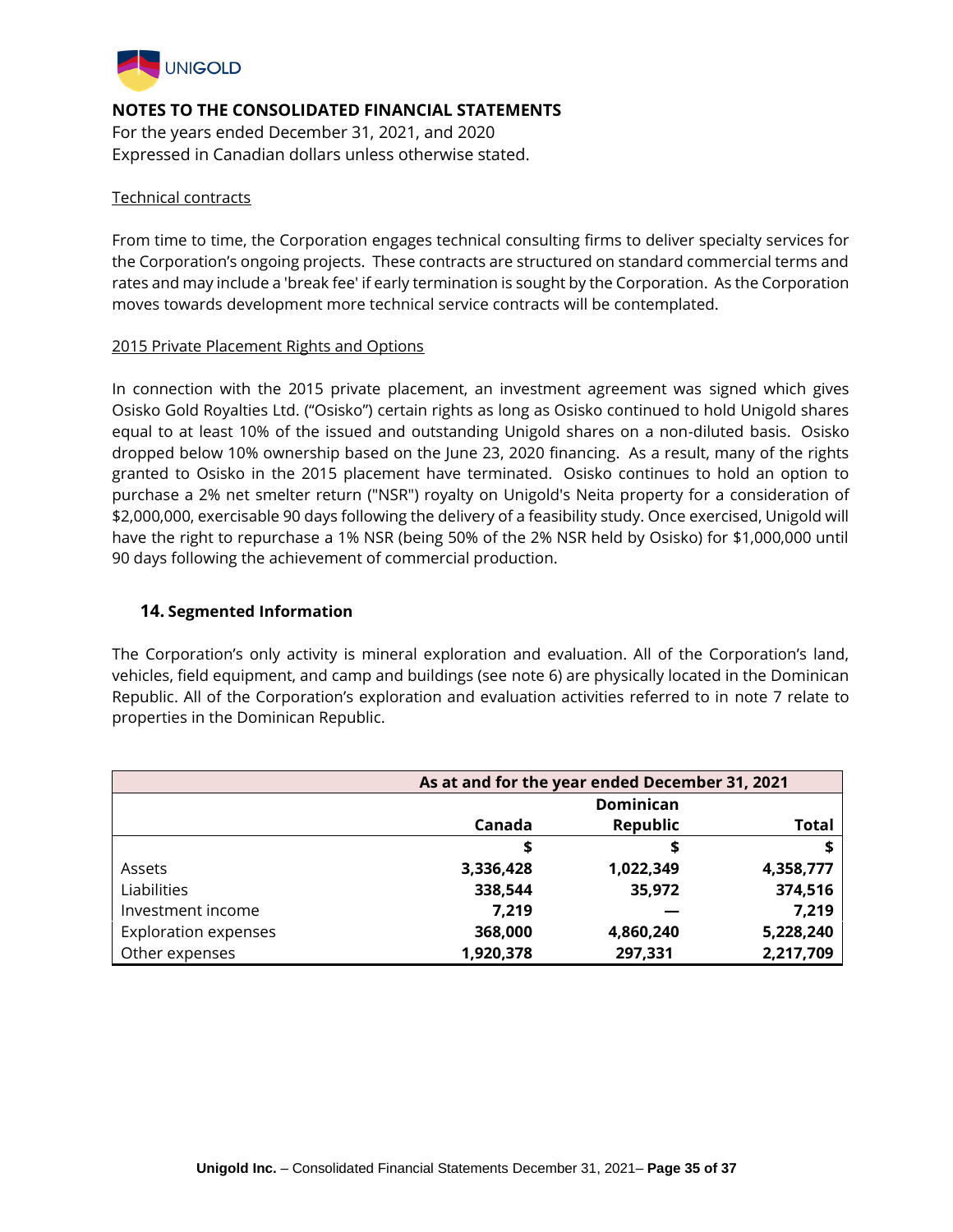

For the years ended December 31, 2021, and 2020 Expressed in Canadian dollars unless otherwise stated.

|                             | As at and for the year ended December 31, 2020 |           |           |
|-----------------------------|------------------------------------------------|-----------|-----------|
|                             |                                                | Dominican |           |
|                             | Canada                                         | Republic  | Total     |
|                             |                                                | \$        |           |
| Assets                      | 4,188,757                                      | 1,095,429 | 5,285,186 |
| Liabilities                 | 71,157                                         | 36,167    | 107,324   |
| Investment income           | 9,831                                          |           | 9,831     |
| <b>Exploration expenses</b> |                                                | 2,588,801 | 2,588,801 |
| Other expenses              | 2,394,411                                      | 124,563   | 2,518,974 |

#### **15. Tax Note**

#### **(a) Provision for Income Taxes**

Major items causing the Corporation's income tax rate to differ from the 2021 combined Canadian federal and provincial statutory rate of approximately 26.5% (2020 – 26.5%) were as follows:

|                                                   | $2021($ \$)   | $2020($ \$) |
|---------------------------------------------------|---------------|-------------|
| Loss before income taxes:                         | (7, 445, 949) | (5,097,944) |
| Expected income tax (recovery) based on statutory |               |             |
| rate                                              | (1,973,000)   | (1,351,000) |
| Adjustment to expected income tax benefit:        |               |             |
| Stock-based compensation                          | 74,000        | 212,000     |
| Share issue costs                                 | 49,000        | (151,000)   |
| Other                                             | 16,000        |             |
| Change in benefit of tax assets not recognized    | 1,834,000     | 1,290,000   |
| Deferred income tax provision (recovery)          |               |             |

#### (b) Deferred Income Tax Balances

Deferred income tax assets have not been recognized in respect of the following deductible differences:

|                                   | $2021($ \$) | $2020($ \$) |
|-----------------------------------|-------------|-------------|
| Non-capital loss carry-forwards   | 22,708,000  | 20,954,000  |
| Capital loss carry-forwards       | 6,945,000   | 6,945,000   |
| Share issue costs                 | 579,000     | 588,000     |
| Exploration and evaluation assets | 52,121,000  | 44,631,000  |
| Property, plant and equipment     | 1,223,000   | 968,000     |
|                                   | 83,576,000  | 74,086,000  |